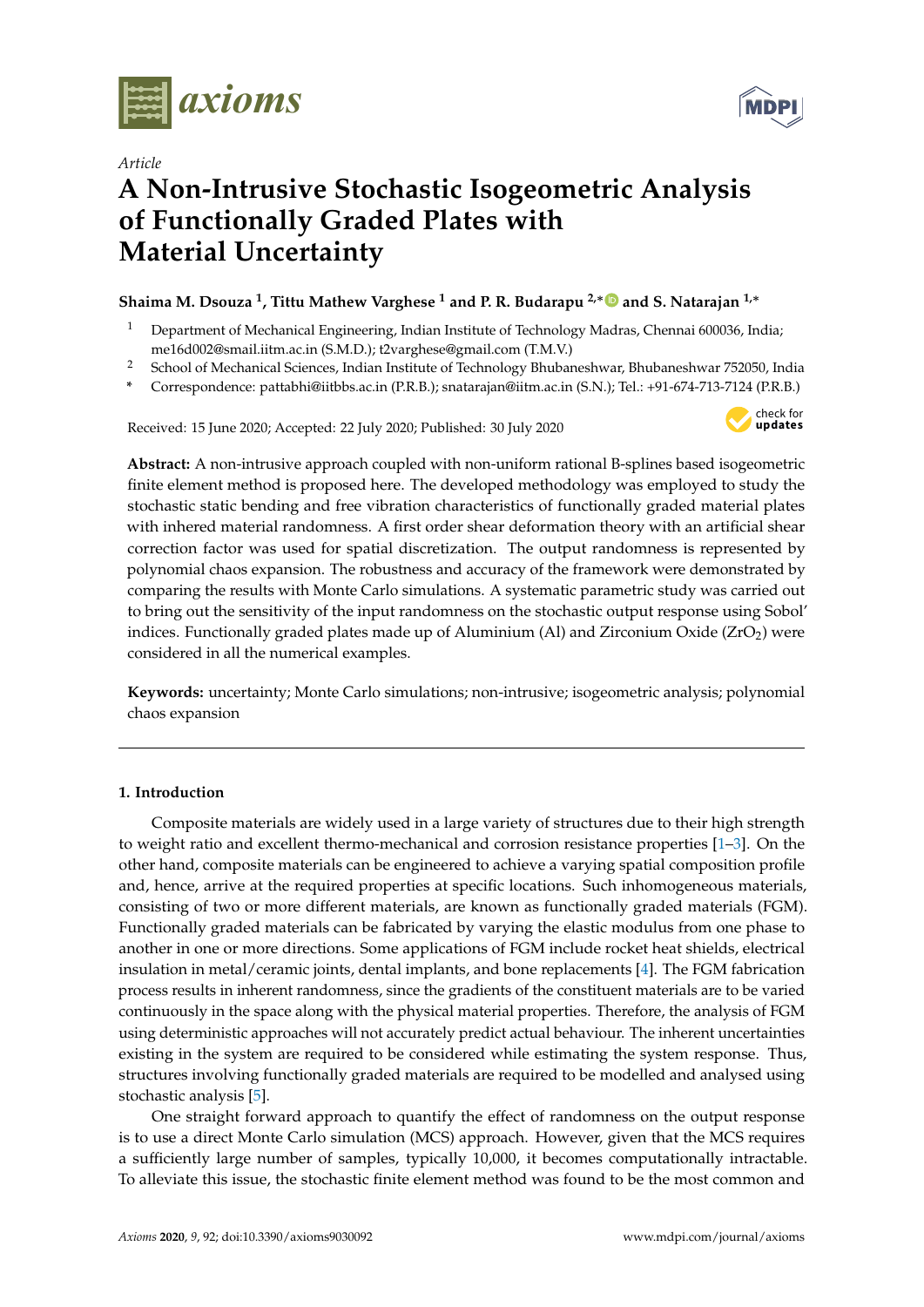promising tool to study the stochastic response. Different variants of the stochastic finite element method include the probabilistic finite element method [6], the weighted integral method in stochastic finite element analysis [7], the spectral stochastic finite element method [8], and the stochastic finite element method based on perturbation technique [9], to name a few. A comprehensive discussion of stochastic finite element methods is given in [10].

A stochastic perturbation technique was adopted to study the free vibration characteristics of FGM plates in [11,12]. The spectral stochastic isogeometric analysis (SSIGA) using the first order deformation theory was implemented by Keyen Li et al. to obtain the static response of the FGM plates [13]. Chiba et al. [11], addressed the randomness in the thermal conductivity and coefficient of linear thermal expansion of the FGM plates. The analysis was performed by considering the thermal properties to be distinct for each layer. Stochastic finite element analysis using artificial neural networks (ANN) coupled with higher-order-zigzag theory (HOZT) was presented by R.R. Kumar et al. [14]. In this study, it was shown that the uncertainty in the input parameters has significant effects on the higher order modes of the buckling analysis [14]. The size-dependent effects on thermal buckling and post-buckling behaviours of the imperfect micro FGM plates with porosity is presented using isogeometric analysis in [15]. The seventh order shear deformation plate theory was employed to capture the size-dependent phenomenon. Shaker [12] studied the stochastic free vibrations of FGM plates using the third order shear deformation theory, with uncertainties in the constituent material properties and the volume fraction index. However, a subtle drawback of this approach is that it is limited to small input variance, typically less than 20% [16]. Kumaraian et al. [17] employed a cell-based smoothed discrete shear gap method to study the stochastic free vibration characteristics of functionally graded material plates. The input random field was represented by using the Karhunen–Loéve (KL) expansion, and a polynomial chaos expansion was used to represent the stochastic output response. The critical buckling behaviour of the the plate due to the varying thickness and presence of cracks was addressed using the phase field theory coupled with third order shear deformation theory [18]. Sepahvand et al. [19] studied the stochastic free vibration characteristics of orthotropic plates with uncertainty in elastic moduli using the generalized polynomial chaos expansion (gPCE) to represent both the uncertainty in input as well as in the output. The sensitivity analysis for low-frequency vibration and low-velocity impact of the FGM plates was presented by Karsh et al. [20]. The equilibrium and stability equations of FGM plates for working in the high temperature conditions were formulated by Tran et al. [21]. The optimisation using hybrid evolutionary firefly algorithm of the FGM plates subjected to thermo-mechanical loading was demonstrated by Lieu and Qui X [22].

In this work, the influence of the randomness in the material properties, particularly, Young's modulus and density on the uncertainty in the static bending and free vibration characteristics of FGM plates were studied using a non-intrusive approach. The salient feature of this approach is that it does not require any modification to the existing code. However, to capture the uncertainties, the forward solver has to be used as a black-box, which has to be computationally efficient. Hence, in this paper, we used the non-uniform rational basis spline (NURBS)-based isogeometric analysis framework for the spatial discretization, and the plate kinematics is based on the first order shear deformation theory. The results from the proposed framework are validated against the Monte Carlo Simulations with a sufficiently large number of samples. The sensitivity of the material randomness on the output characteristics are studied using Sobol' indices.

The rest of the paper is organized as follows: an overview of the functionally graded material plates, and the first order shear deformation plate theory is presented in Section 2. Section 3 presents a brief discussion of the isogeometric analysis employed in this study. The non-intrusive spectral approach is presented in Section 4. The influence of the material randomness on the static bending and free vibration of functionally graded plates are presented in Section 5. The results from the present framework are compared with the brute-force Monte Carlo simulations. The sensitivity of the random variables on the stochastic output response was systematically studied. This is followed by conclusions in Section 6.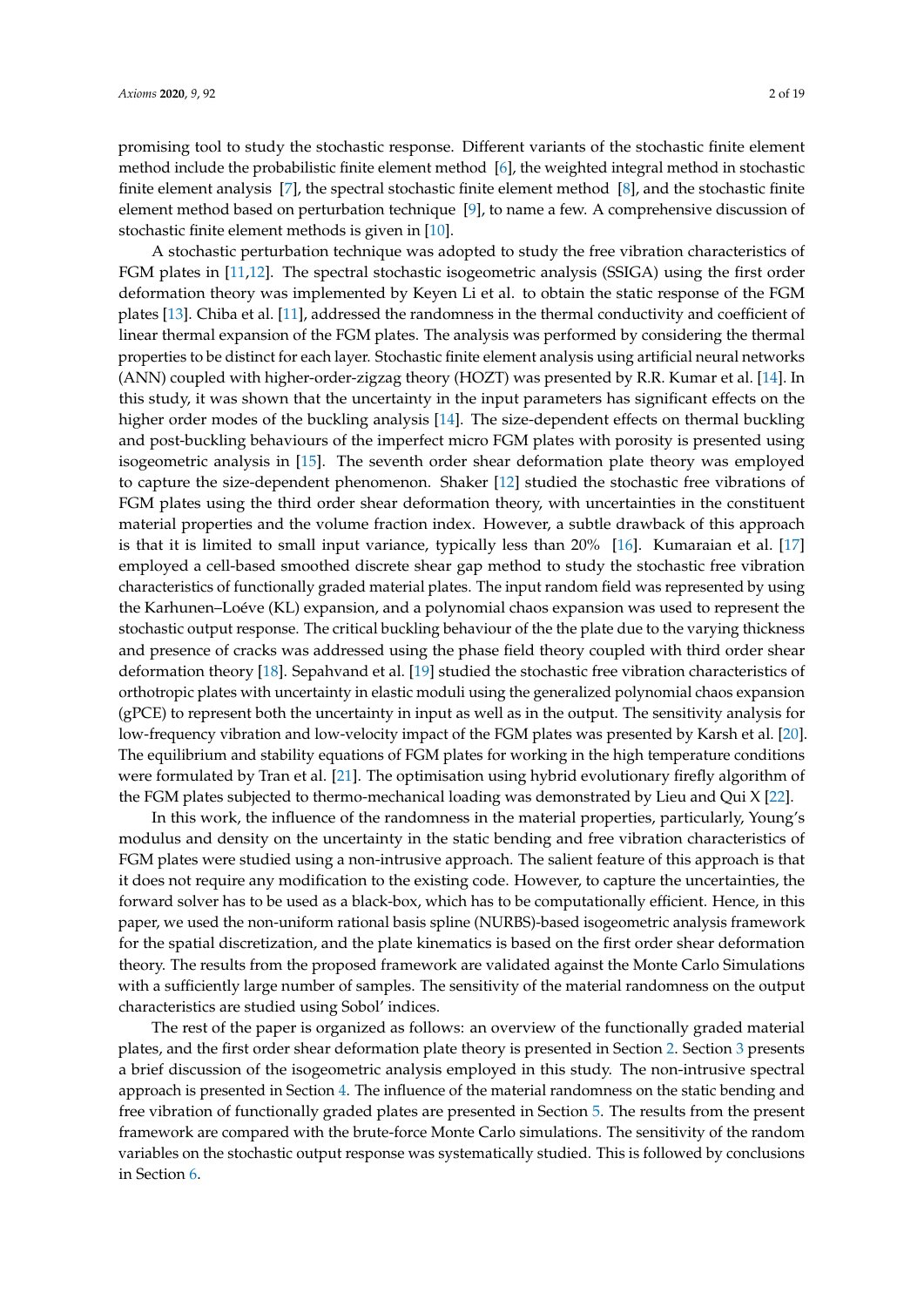# **2. Analysis of Functionally Graded Panels**

#### *2.1. Effective Modulus and Poisson's Ratio*

In this study, a rectangular composite plate made of ceramic and metal is considered for simulations. As shown in Figure 1a, the dimensions along the in-plane directions (*x*, *y*) and along the thickness (*z*) direction are indicated by *a*, *b*, and *h*, respectively. The material on the top surface (*z* = *h*/2) of the plate is ceramic rich and is graded to metal towards the bottom surface (*z* = −*h*/2) of the plate, according to a power law. The effective properties of the plate made of functionally graded materials can be estimated by employing either the rule of mixtures or the Mori–Tanaka homogenization scheme.

Let  $V_i(i = c, m)$  denotes the volume fraction of the constituent phase, where the subscripts *c* and *m* refer to ceramic and metallic phases, respectively. The total volume fraction of ceramic and metal phases is related as  $V_c + V_m = 1$ . Furthermore, the volume fraction of the ceramic  $(V_c)$  is given by Equation (1):

$$
V_c(z) = \left(\frac{2z + h}{2h}\right)^n,\tag{1}
$$

where *n* is known as the volume fraction exponent  $(n \geq 0)$ , or the gradient index. The composition of the ceramic and the metal varies linearly when  $n = 1$ , whereas,  $n = 0$  indicates a fully ceramic plate. Any other value of *n* yields a composite material with a smooth transition from ceramic to metal, as shown in Figure 1b. In this study, the Mori–Tanaka homogenization scheme is adopted to compute the effective Young's modulus and Poisson's ratio.

According to the Mori–Tanaka homogenization scheme, the effective Young's modulus (*E*eff) and Poisson's ratio ( $v_{\text{eff}}$ ) are computed using the effective bulk modulus ( $K_{\text{eff}}$ ) and the effective shear modulus (*G*eff), as [23]:

$$
E_{\rm eff} = \frac{9K_{\rm eff}G_{\rm eff}}{3K_{\rm eff} + G_{\rm eff}},\tag{2}
$$

$$
\nu_{\rm eff} = \frac{3K_{\rm eff} - 2G_{\rm eff}}{2(3K_{\rm eff} + G_{\rm eff})}
$$
(3)

where the effective bulk and shear modulus can be estimated using the relations mentioned below:

$$
\frac{K_{\text{eff}} - K_m}{K_c - K_m} = \frac{V_c}{1 + V_m \frac{3(K_c - K_m)}{3K_m + 4G_m}},\tag{4}
$$

$$
\frac{G_{\text{eff}} - G_m}{G_c - G_m} = \frac{V_c}{1 + V_m \frac{(G_c - G_m)}{(G_m + f_1)}}.
$$
\n(5)

*Km* and *Kc* are the bulk modulus and *Gm* and *Gc* are the shear modulus; of the metal and ceramic materials, respectively, and

$$
f_1 = \frac{G_m(9K_m + 8G_m)}{6(K_m + 2G_m)}.
$$
\n(6)

#### *2.2. First Order Shear Deformation Theory*

The displacements along the *x*, *y* and *z* directions at a point (*x*, *y*, *z*) in the plate (see Figure 1a), indicated by  $u, v, w$ , can be expressed in terms of the mid-plane displacements  $u_0, v_0, w_0$  and independent rotations  $\theta_x$ ,  $\theta_y$  in the *yz* and *xz* planes, respectively, as:

$$
u(x, y, z, t) = u_0(x, y, t) + z\theta_x(x, y, t),
$$
\n(7)

$$
v(x, y, z, t) = v_0(x, y, t) + z\theta_y(x, y, t),
$$
\n(8)

$$
w(x, y, z, t) = w_0(x, y, t). \tag{9}
$$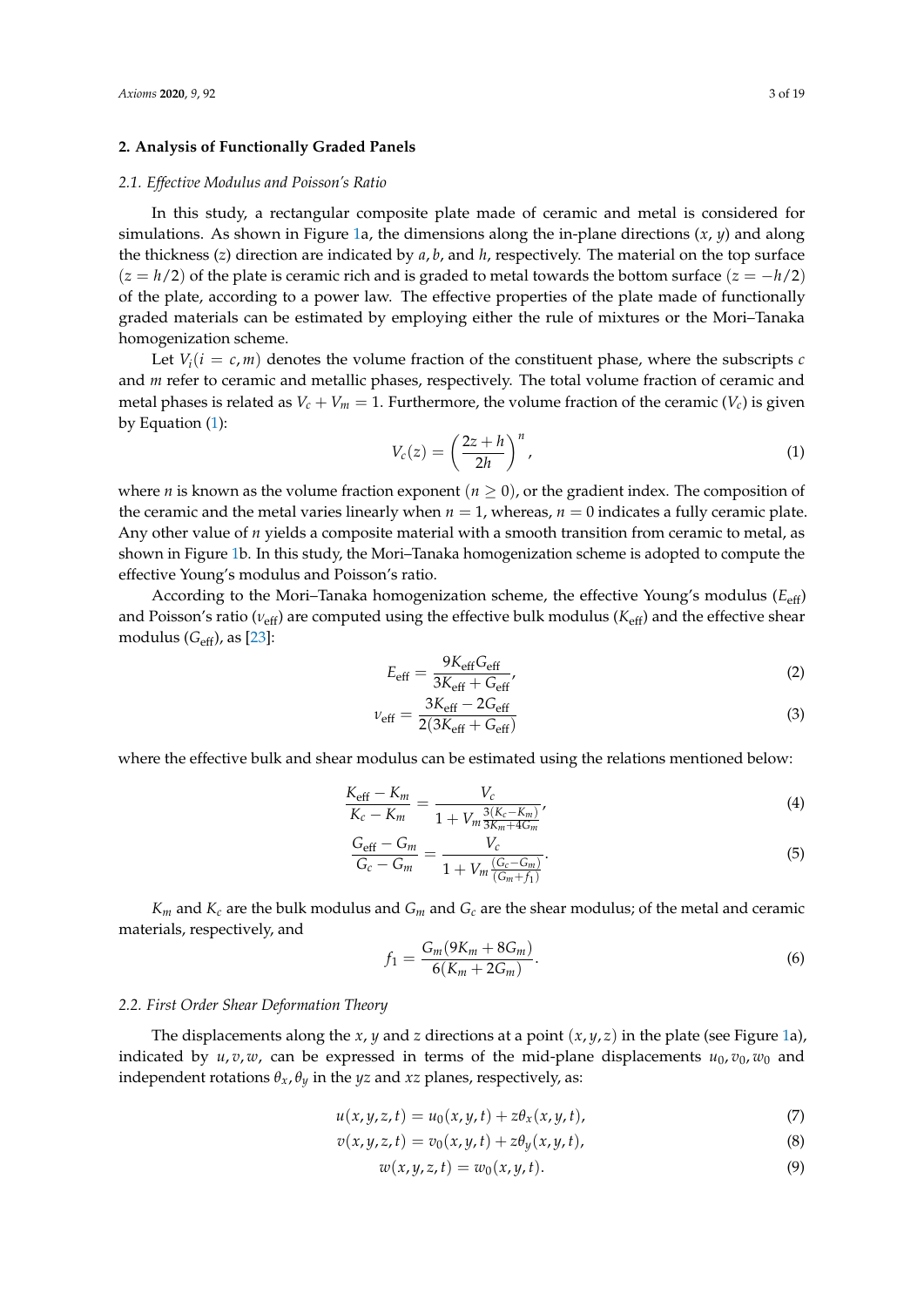

**Figure 1.** Functionally graded rectangular plate: (**a**) geometry and (**b**) volume fraction of ceramic and metallic phases through the thickness of the plate for different gradient indices.

The strain field in terms of mid-plane deformation are given by:

$$
\varepsilon = \left\{ \begin{array}{c} \varepsilon_p \\ 0 \end{array} \right\} + \left\{ \begin{array}{c} z\varepsilon_b \\ \varepsilon_s \end{array} \right\}.
$$
 (10)

The mid-plane (*εp*), bending (*ε<sup>b</sup>* ), shear (*εs*) strains in Equation (10) are:

$$
\varepsilon_p = \left\{ \begin{array}{c} u_{o,x} \\ v_{o,y} \\ u_{o,y} + v_{o,x} \end{array} \right\},
$$
(11)

$$
\varepsilon_b = \begin{Bmatrix} \theta_{x,x} \\ \theta_{y,y} \\ \theta_{x,y} + \theta_{y,x} \end{Bmatrix},
$$
\n(12)

$$
\varepsilon_{s} = \left\{ \begin{array}{c} \theta_{x} + w_{o,x} \\ \theta_{y} + w_{o,y} \end{array} \right\},
$$
\n(13)

where the subscript "comma" represents the partial derivative with respect to the succeeding spatial coordinate. The resultant membrane stress (**N**) and the resultant bending stress (**M**) can be expressed in terms of the membrane strains,  $\varepsilon_p$  and bending strains  $\varepsilon_b$  through the following constitutive relations:

$$
\mathbf{N} = \begin{Bmatrix} N_{xx} \\ N_{yy} \\ N_{xy} \end{Bmatrix} = \mathbf{A}\boldsymbol{\varepsilon}_p + \mathbf{B}\boldsymbol{\varepsilon}_b \qquad (14)
$$

$$
\mathbf{M} = \begin{Bmatrix} M_{xx} \\ M_{yy} \\ M_{xy} \end{Bmatrix} = \mathbf{B}\boldsymbol{\varepsilon}_p + \mathbf{D_b}\boldsymbol{\varepsilon}_b \qquad (15)
$$

where the matrices  $\mathbf{A} = A_{ij}$ ,  $\mathbf{B} = B_{ij}$  and  $\mathbf{D_b} = D_{ij}$ ; (*i*, *j* = 1, 2, 6) indicate the extensional, bending-extensional coupling, and bending stiffness coefficients, which are defined as:

$$
\left\{ A_{ij}, \ B_{ij}, \ D_{ij} \right\} = \int_{-h/2}^{h/2} \overline{Q}_{ij} \left\{ 1, z, z^2 \right\} \, dz. \tag{16}
$$

Similarly, the transverse shear force  $Q = \{Q_{xz}, Q_{yz}\}\$ is related to the transverse shear strains (*εs*) as:

$$
Q_{ij} = E_{ij}\varepsilon_s,\tag{17}
$$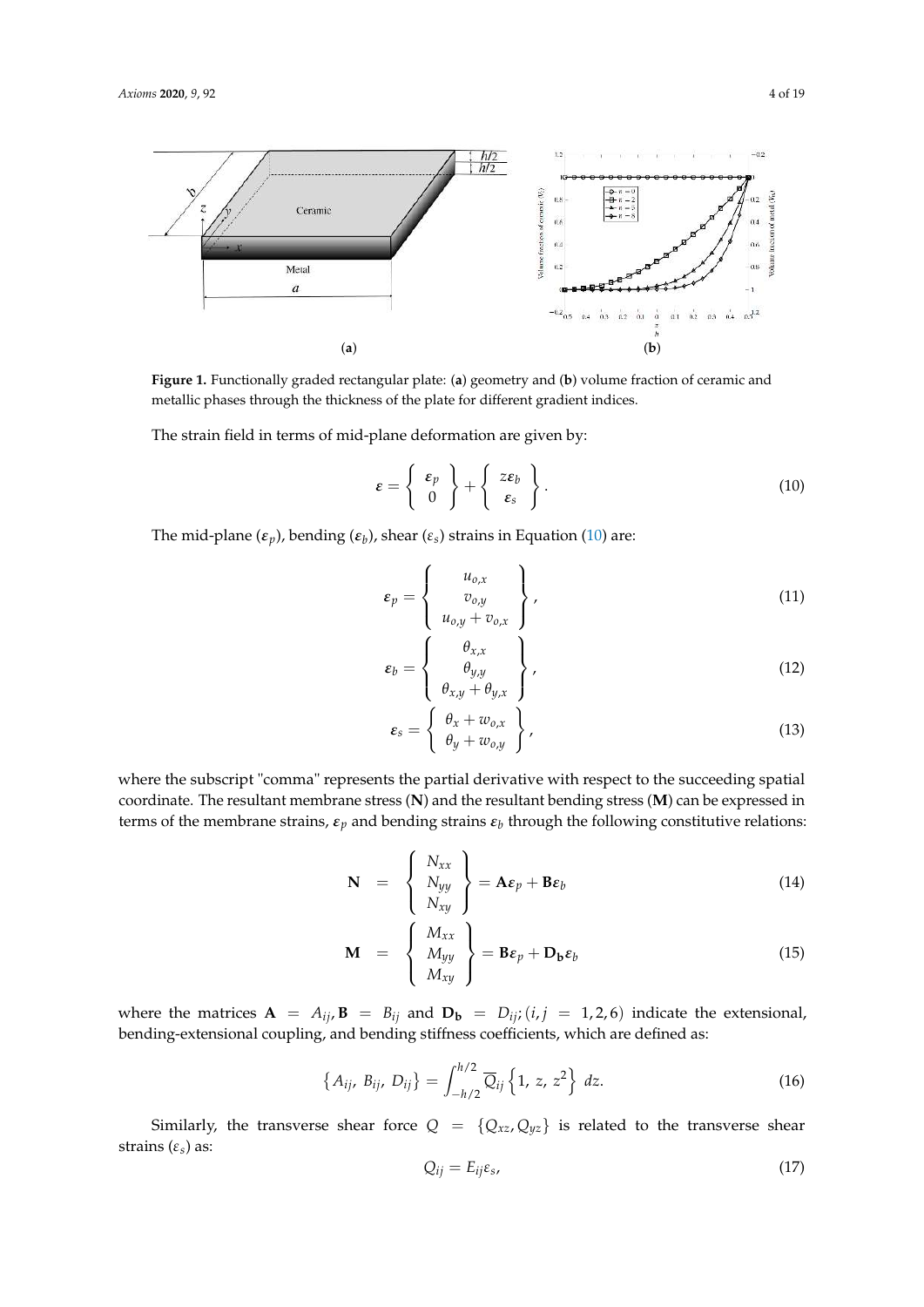where  $E_{ij} = \int_{-h/2}^{h/2} \overline{Q} v_i v_j dz$ ;  $(i, j = 4, 5)$  is the transverse shear stiffness coefficient,  $v_i, v_j$  are the transverse shear coefficients for non-uniform shear strain distribution through the plate thickness. The stiffness coefficients  $Q_{ij}$  are defined as:

$$
\overline{Q}_{11} = \overline{Q}_{22} = \frac{E(z)}{1 - v^2},
$$
\n(18)

$$
\overline{Q}_{12} = \frac{\nu E(z)}{1 - \nu^2},\tag{19}
$$

$$
\overline{Q}_{16} = \overline{Q}_{26} = 0,\t\t(20)
$$

$$
\overline{Q}_{44} = \overline{Q}_{55} = \overline{Q}_{66} = \frac{E(z)}{2(1+\nu)},
$$
\n(21)

where the modulus of elasticity (*E*(*z*)) and the Poisson's ratio (*ν*) are estimated using Equation (3).

The total strain energy (*U*) of the functionally graded plate can be estimated as:

$$
U(\delta) = \frac{1}{2} \int_{\Omega} \left\{ \epsilon_p^{\mathsf{T}} \mathbf{A} \epsilon_p + \epsilon_p^{\mathsf{T}} \mathbf{B} \epsilon_b + \epsilon_b^{\mathsf{T}} \mathbf{B} \epsilon_p + \epsilon_b^{\mathsf{T}} \mathbf{D} \epsilon_b + \epsilon_s^{\mathsf{T}} \mathbf{E} \epsilon_s \right\} d\Omega \tag{22}
$$

where  $\delta = \{u, v, w, \theta_x, \theta_y\}$  indicate the vector of degrees of freedom. Furthermore, the strain energy function in Equation (22) can be rewritten as [24]:

$$
U(\delta) = \frac{1}{2} \delta^{T} \mathbf{K} \delta
$$
 (23)

where **K** is the linear stiffness matrix. On the other hand, the kinetic energy of the plate is given by:

$$
T(\delta) = \frac{1}{2} \int_{\Omega} \left\{ p(\dot{u}_o^2 + \dot{v}_o^2 + \dot{w}_o^2) + I(\dot{\theta}_x^2 + \dot{\theta}_y^2) \right\} d\Omega \tag{24}
$$

where  $p = \int_{-h/2}^{h/2} \rho(z) dz$ ,  $I = \int_{-h/2}^{h/2} z^2 \rho(z) dz$  and  $\rho(z)$  is the mass density which varies along the thickness direction. Moreover, considering the thermal field results in the in-plane stress, **N**th. The external work due to the in-plane stresses developed in the plate in the presence of a thermal load is given by:

$$
V(\delta) = \int_{\Omega} \left\{ \frac{1}{2} \left[ N_{xx}^{\text{th}} w_{,x}^2 + N_{yy}^{\text{th}} w_{,y}^2 + 2N_{xy}^{\text{th}} w_{,x} w_{,y} \right] + \frac{h^2}{24} \left[ N_{xx}^{\text{th}} \left( \theta_{x,x}^2 + \theta_{y,x}^2 \right) + N_{yy}^2 \left( \theta_{x,y}^2 + \theta_{y,y}^2 \right) + 2N_{xy}^{\text{th}} \left( \theta_{x,x} \theta_{x,y} + \theta_{y,x} \theta_{y,y} \right) \right] \right\} d\Omega \quad (25)
$$

The governing equations of motion can be obtained by considering the Lagrange equations of motion mentioned below

$$
\frac{d}{dt}\left[\frac{\partial(T-U)}{\partial \dot{\delta}_i}\right] - \left[\frac{\partial(T-U)}{\partial \delta_i}\right] = 0, \quad i = 1, 2, \cdots, n
$$
\n(26)

The governing equations obtained using the minimization of total potential energy in Equation (26), are solved using the Galerkin finite element method. Therefore, the simplified finite element equations can be written as:

**Static bending**:

$$
\mathbf{K}\delta = \mathbf{F} \tag{27}
$$

**Free vibration**:

$$
M\ddot{\delta} + K\delta = 0 \tag{28}
$$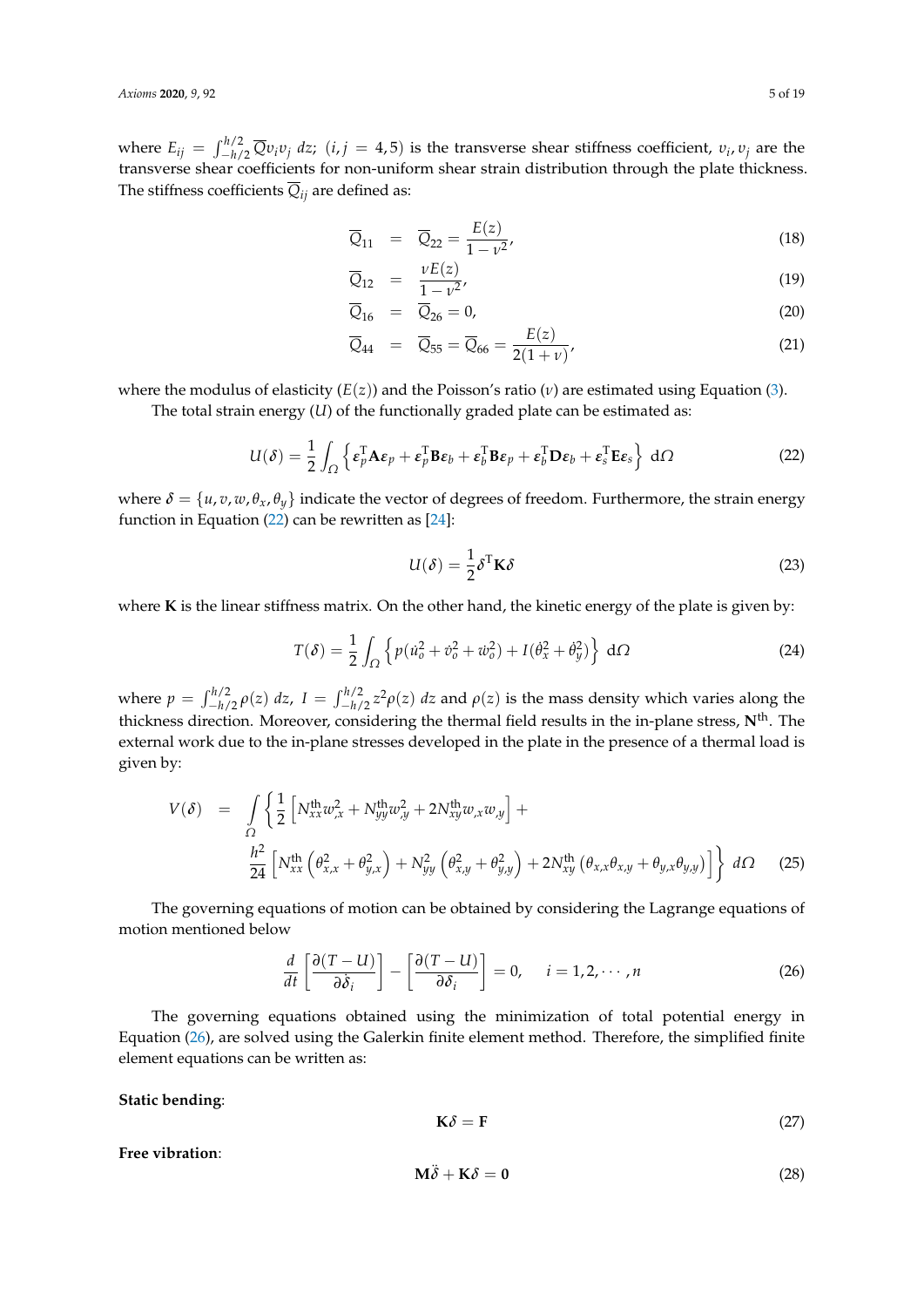where

$$
\mathbf{K} = \int_{\Omega} \left\{ \mathbf{B}_{1}^{T} \mathbf{A} \mathbf{B}_{1} + \mathbf{B}_{1}^{T} \mathbf{B} \mathbf{B}_{2} + \mathbf{B}_{2}^{T} \mathbf{B} \mathbf{B}_{1} + \mathbf{B}_{2}^{T} \mathbf{D} \mathbf{B}_{2} + \mathbf{B}_{3}^{T} \mathbf{E} \mathbf{B}_{3} \right\} d\Omega \tag{29}
$$

$$
\mathbf{M} = \int_{\Omega} \mathbf{N}^{\mathrm{T}} \rho \, \mathbf{N} \, \mathrm{d}\Omega \tag{30}
$$

$$
\mathbf{F} = \int_{\Omega} \mathbf{N}^{\mathrm{T}} \mathbf{t} \, d\Omega \tag{31}
$$

are the stiffness matrix, the mass matrix and the force vector, respectively,  $\delta = \{u_o, v_o$  ,  $w_o$  ,  $\theta_x$ ,  $\theta_y\}$  is the vector of degrees of freedom and  $\mathbf{B}_i$ ,  $i = 1, 2, 3$  are the strain-displacement matrix given by:

$$
\mathbf{B}_{1} = \begin{bmatrix} N_{i,x} & 0 & 0 & 0 & 0 \\ 0 & N_{i,y} & 0 & 0 & 0 \\ N_{i,x} & N_{i,y} & 0 & 0 & 0 \end{bmatrix}, i = 1, \cdots, n
$$
 (32)

$$
\mathbf{B}_2 = \begin{bmatrix} 0 & 0 & 0 & N_{i,x} & 0 \\ 0 & 0 & 0 & 0 & N_{i,y} \\ 0 & 0 & 0 & N_{i,y} & N_{i,x} \end{bmatrix} i = 1, \cdots, n
$$
 (33)

$$
\mathbf{B}_3 = \left[ \begin{array}{cccc} 0 & 0 & N_{i,x} & N_i & 0 \\ 0 & 0 & N_{i,y} & 0 & N_i \end{array} \right] i = 1, \cdots, n \tag{34}
$$

where *n* denotes the number of nodes.

# **3. Overview of Isogeometric Analysis**

In this study, non-uniform rational basis spline (NURBS) basis functions are used in the finite element approximation. A brief introduction to NURBS is presented here, further details on their use in finite element method (FEM) are discussed in [25,26]. The key ingredients in the construction of NURBS basis functions are: the knot vector (a non decreasing sequence of parameter values,  $\xi_i \leq \xi_{i+1}$ ,  $i = 0, 1, \cdots, m-1$ ), the control points,  $P_i$ , the degree of the curve  $p$ , and the weight associated to a control point, *w*. The i*th* B-spline basis function of degree *p*, denoted by *Ni*,*<sup>p</sup>* is defined as:

$$
N_{i,0}(\xi) = \begin{cases} 1 & \text{if } \xi_i \le \xi \le \xi_{i+1} \\ 0 & \text{otherwise} \end{cases}
$$
\n
$$
N_{i,p}(\xi) = \frac{\xi - \xi_i}{\xi_{i+p} - \xi_i} N_{i,p-1}(\xi) + \frac{\xi_{i+p+1} - \xi}{\xi_{i+p+1} - \xi_{i+1}} N_{i+1,p-1}(\xi) \tag{35}
$$

A *p th* degree NURBS curve is defined as follows:

$$
\mathbf{C}(\xi) = \frac{\sum_{i=0}^{m} N_{i,p}(\xi) w_i \mathbf{P}_i}{\sum_{i=0}^{m} N_{i,p}(\xi) w_i}
$$
(36)

where  $P_i$  are the control points and  $w_i$  are the associated weights. Figure 2 shows the third order non-uniform rational B-splines for a knot vector, *Ξ* = {0, 0, 0, 1, 2, 3, 4, 4, 5, 5, 5}. NURBS basis functions has the following properties: (i) non-negativity, (ii) partition of unity,  $\sum N_{i,p} = 1$ ;

*i* (iii) interpolatory at the end points. As the same function is also used to represent the geometry, the exact representation of the geometry is preserved. It should be noted that the continuity of the NURBS functions can be tailored to the needs of the problem. The B-spline surfaces are defined by the tensor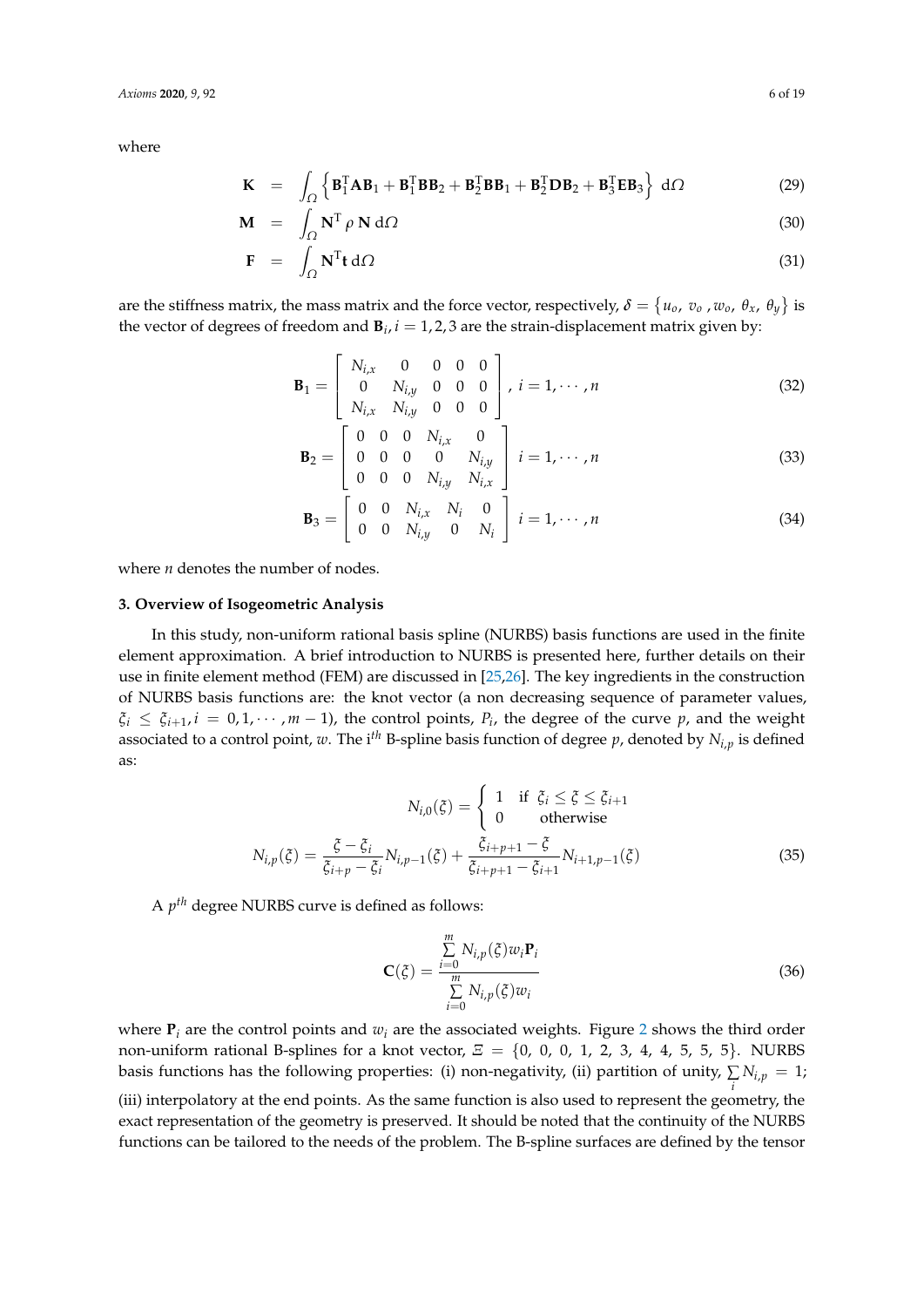product of basis functions in two parametric dimensions *ξ* and *η* with two knot vectors, one in each dimension as:

$$
\mathbf{C}(\xi, \eta) = \sum_{i=1}^{n} \sum_{j=1}^{m} N_{i,p}(\xi) M_{j,q}(\eta) \mathbf{P}_{i,j}
$$
(37)

where **P***i*,*<sup>j</sup>* is the bidirectional control net and *Ni*,*<sup>p</sup>* and *Mj*,*<sup>q</sup>* are the B-spline basis functions defined on the knot vectors over an  $m \times n$  net of control points  $P_{i,j}$ . The NURBS surface is then defined by:

$$
\mathbf{C}(\xi,\eta) = \frac{\sum_{i=1}^{n} \sum_{j=1}^{m} N_{i,p}(\xi) M_{j,q}(\eta) \mathbf{P}_{i,j} w_i w_j}{w(\xi,\eta)}
$$
(38)

where  $w(\xi, \eta)$  is the weighting function. The displacement field within the control mesh is approximated by:

$$
\{u_0^e, v_0^e, w_0^e, \theta_x^e, \theta_y^e\} = \mathbf{C}(\xi, \eta) \{u_{0J}, v_{0J}, w_{0J}, \theta_{xJ}, \theta_{yJ}\},\tag{39}
$$

where  $u_{oI}$ ,  $v_{oI}$ ,  $w_{oI}$ ,  $\theta_{xI}$ ,  $\theta_{yI}$  are the nodal variables and  $\mathbf{C}(\xi, \eta)$  are the basis functions given by Equation (38). The transverse shear deformations are included in the formulation of the Mindlin theory for thick plates. In the Mindlin theory, the transverse normal to the mid surface of the plate before deformation remain straight but not necessarily normal to the mid surface after deformation. Based on this condition, the continuity requirement on the assumed displacement fields can be relaxed. However, for very thin plates, the following relations must be satisfied:

$$
w_{,x} + \theta_{x} = 0 \tag{40}
$$

$$
w_{,y} + \theta_y = 0 \tag{41}
$$

i.e., the shear strain *ε<sup>s</sup>* must vanish in the domain as the thickness approaches zero. The lower order NURBS basis functions suffer from shear locking when applied to thin plates. Kikuchi and Ishii [27] introduced an artificial shear correction factor to suppress shear locking in a 4-noded quadrilateral element. In this paper, we employ the same technique to suppress the shear locking syndrome in lower order NURBS basis functions [28]. The modified shear correction factor is given by:

$$
v_e = v \frac{\left(\frac{h}{\beta l_e}\right)^2}{\left(1 + \left(\frac{h}{\beta l_e}\right)^{2n}\right)^{1/n}}
$$
(42)

where *n* and *β* are positive integers, *l<sup>e</sup>* is the diameter of the element equal to maximum or diagonal length of the element, *h* is thickness of the element and *υ* is the shear correction factor.



**Figure 2.** Non-uniform rational B-splines, order of the curve,  $p = 2$ .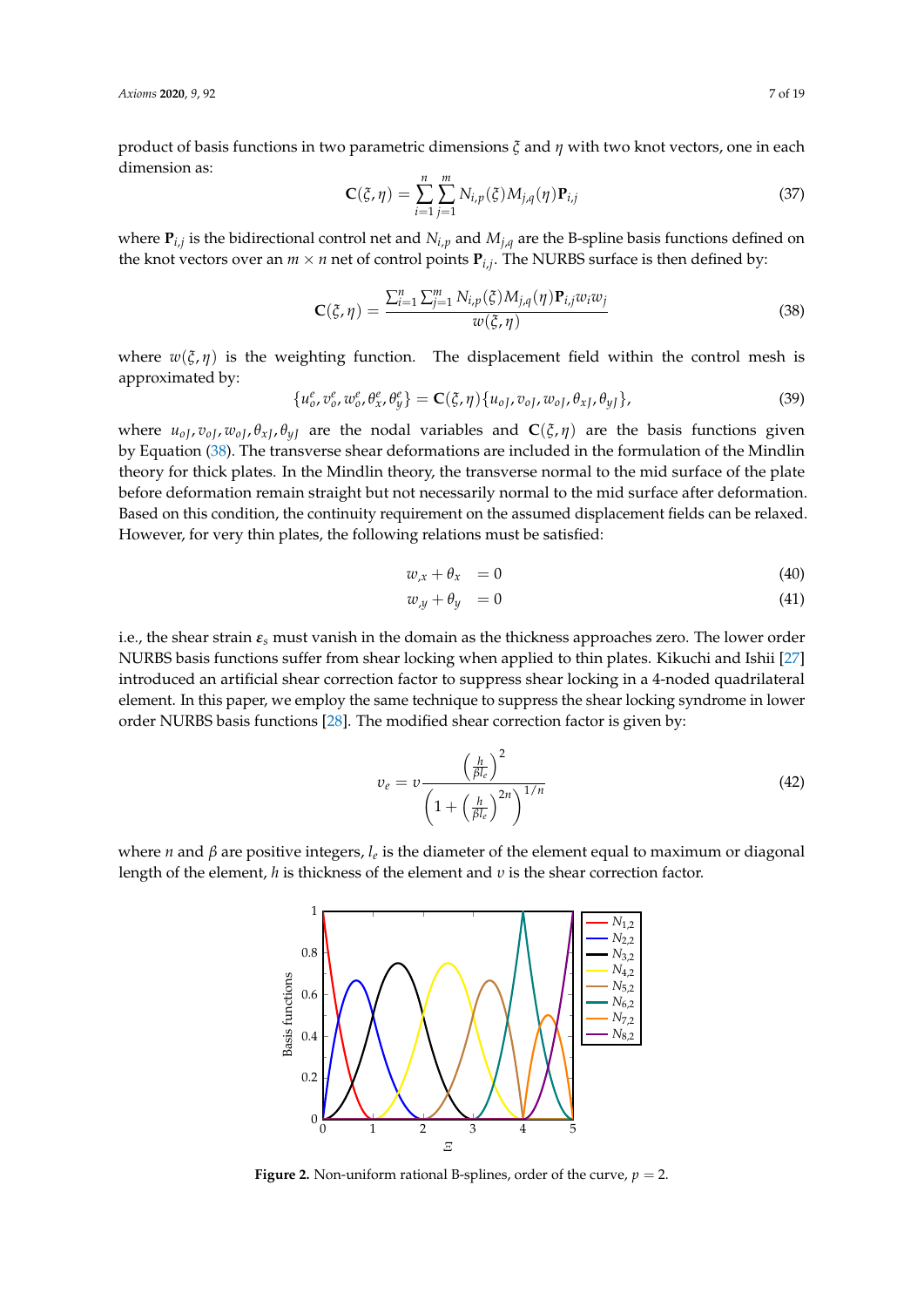# **4. Non-Intrusive Spectral Projection**

Let  $Y = f(\zeta)$  represents the response from a computational model, where  $\zeta = \{\zeta_1, \zeta_2, \dots, \zeta_d\}$ denote the random input parameters of a probabilistic model, in which *d* indicates the number of random parameters. The randomness in the computational model could be due to randomness in the material, geometry, and/or the applied load. In this study, only the randomness in material properties is considered. Therefore, a finite variance of the output *Y* in the Hilbert space can be represented as:

$$
Y(\zeta) = \sum_{i=0}^{\infty} y_i \Psi_i(\zeta)
$$
\n(43)

where  $y_i$  are the polynomial coefficients and  $\mathbf{Y}_i$  denote the multivariate basis.

An orthonormal multivariate polynomial basis is selected for the polynomial chaos expansion. The orthogonal polynomials can be obtained using the monomials  $\{1, \zeta, \zeta^2, \dots\}$ , and the Gram–Schmidt orthogonality condition.

Norbert Wiener first proposed [29] the polynomial chaos expansion (PCE) for Gaussian random input variables in terms of Hermite polynomials, which can be used to expand the random process with finite variance, known as the second order random process. These polynomials can approximate a given functional in the *L*<sup>2</sup> space and the convergence also happens in *L*<sup>2</sup> space. Therefore, polynomial chaos expansion theory can be applied to a wide range of real-time applications. The list of random distribution functions and their corresponding optimal orthogonal polynomials are listed in Table 1.

| <b>Distribution Types</b> | Polynomials      | Support                  |
|---------------------------|------------------|--------------------------|
| Beta                      | Jacobi           | $[-1,1]$                 |
| Exponential               | Laguerre         | $[0, +\infty]$           |
| Gamma                     | General Laguerre | $[0, +\infty]$           |
| Normal                    | Hermite          | $[-\infty, +\infty]$     |
| Uniform                   | Legendre         | $[-1, 1]$                |
| Poisson                   | Charlier         | $\{0, 1, 2, \dots\}$     |
| Binomial                  | Krawtchouk       | $\{0, 1, 2, \cdots, N\}$ |
| Negative Binomial         | Meixner          | $\{0, 1, 2, \dots\}$     |
| Hypergeometric            | Hahn             | $\{0, 1, 2, \cdots, N\}$ |
|                           |                  |                          |

**Table 1.** Wiener–Askey polynomials and their corresponding random variables; *N* is a finite integer.

The orthogonal polynomials are univariate, and the tensor product in the multi-dimension can provide multivariate orthogonal polynomials. Let us consider the second order random process denoted by the output variable *Y*, which is a function of random event *θ*. The polynomial chaos expansion using the Legendre polynomials can be written as:

$$
Y(\zeta(\theta)) = \alpha_0 P_0 + \sum_{i=1}^{\infty} \alpha_i P_1(\zeta_i(\theta)) + \sum_{i=1}^{\infty} \sum_{j=1}^{i} \alpha_{ij} P_2(\zeta_i(\theta), \zeta_j(\theta)) + \sum_{i=1}^{\infty} \sum_{j=1}^{i} \sum_{k=1}^{j} \alpha_{ijk} P_3(\zeta_i(\theta), \zeta_j(\theta), \zeta_k(\theta)) + \cdots
$$
\n(44)

where  $P_n(\zeta)$  denotes the Legendre polynomials of order *n* and the independent random variable  $\zeta$ follows the uniform distribution and its dispersion around the mean is specified using the coefficient of variation (CoV). The polynomial chaos expansion is represented using the integrals, which are replaced by the summation in the discrete form. For practical applications, the infinite series in Equation (44) is truncated as mentioned below

$$
N+1 = \frac{(p+d)!}{p!d!}
$$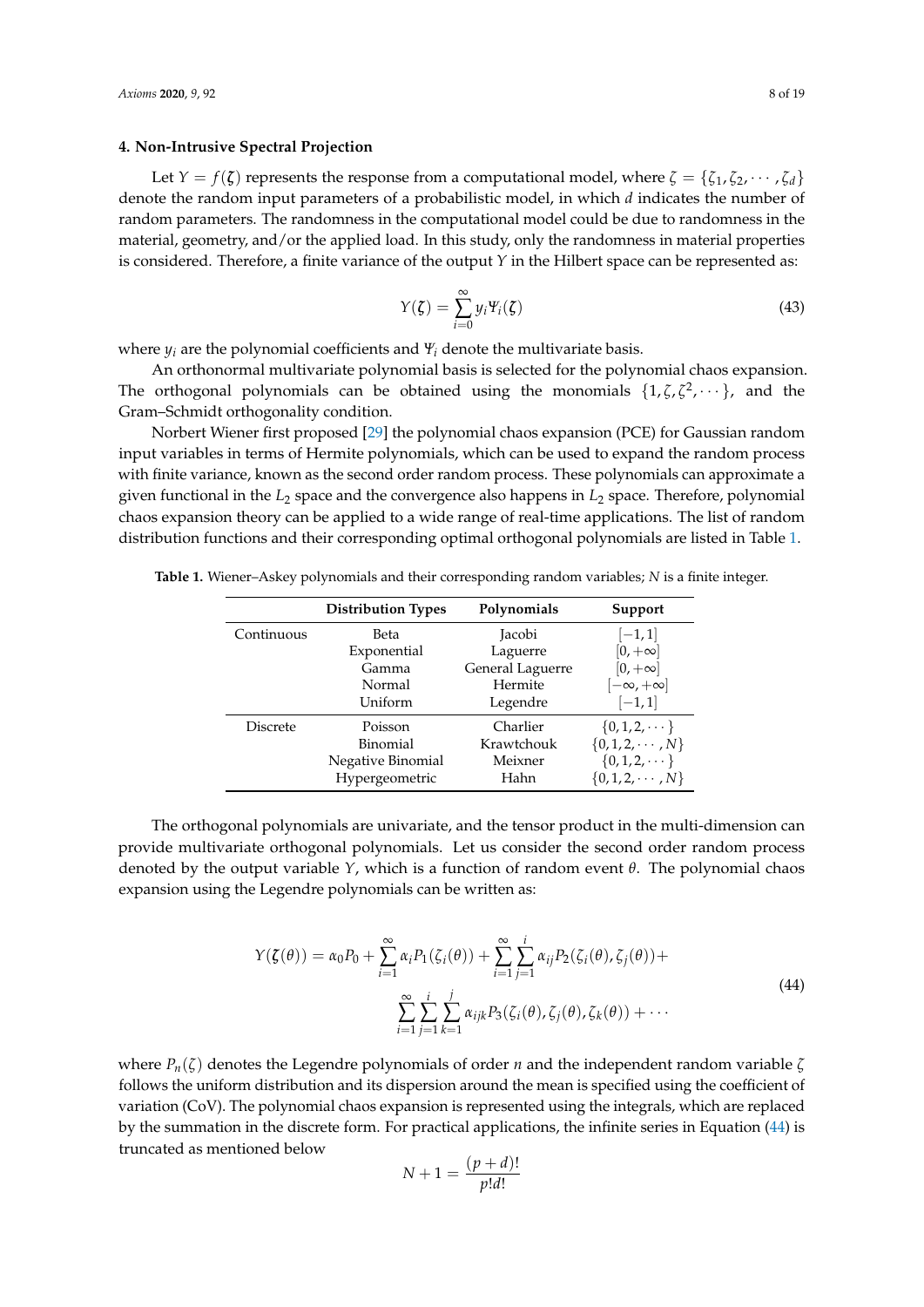where *p* indicates the highest polynomial degree and *d* denotes the dimensionality of the random input vector. The Legendre polynomials in general can be expressed as

$$
P_n(\zeta) = \sum_{m=0}^{M} (-1)^m \frac{(2n-2m)!}{2^n m! (n-m)!(n-2m)!} \zeta^{n-2m}
$$
\n(45)

where  $M = \frac{n}{2}$  or  $\frac{n-1}{2}$  whichever is an integer. A simplified form of Equation (44) considering *N* PCE terms is given by

$$
Y(\zeta) = \sum_{j=0}^{N} \hat{\alpha}_j \Psi_j(\zeta).
$$
 (46)

The Legendre polynomial basis satisfies the following orthogonality property.

$$
\langle \Psi_i, \Psi_j \rangle = \langle \Psi_i^2 \rangle \delta_{ij} \tag{47}
$$

where  $\delta_{ij}$  represents the Kronecker delta and  $\langle,\rangle$  indicate the inner product in the Hilbert space determined by the support of the random variable, i.e.,  $\langle a, b \rangle = \int ab \, d\Omega$ 

*Ω* The coefficients in Equation (44) are obtained using the Galerkin projection. This implies Equation (44) is multiplied by every polynomial as shown below:

$$
\alpha_j = \frac{\langle Y(\zeta), Y_j \rangle}{\langle Y_j^2 \rangle}, \quad j = 0, 1, \cdots, N
$$
\n(48)

The residual error representing the output response, which is estimated using the PCE can be ensured to be orthogonal to the function space spanned by the PCE basis, through Equation (48). Equation (48) can be evaluated using the Gauss quadrature given by:

$$
\alpha_j \approx \sum_{n_1=1}^{N_{SP}} \cdots \sum_{n_d=1}^{N_{SP}} Y(\zeta_1^{n_1}, \cdots \zeta_1^{n_d}) (W_1^{n_1}(\zeta_1) \otimes \cdots \otimes W_d^{n_d}(\zeta_d))
$$
\n(49)

where *W* is the weighting functions and *Ngp* is the number of Gauss points.

The mean  $(\overline{Y})$  and variance  $(\overline{V})$  of the output response mentioned in Equation (46), is estimated using the following orthogonality conditions:

$$
\overline{Y} = \alpha_0 \tag{50}
$$

$$
\overline{V} = \sum_{j=1}^{N} \alpha_j^2 \langle \Psi_j, \Psi_j \rangle \tag{51}
$$

Furthermore, sensitivity analysis was performed to identify the input parameters that have greatest influence on the output response of the system. In this study, the global sensitivity analysis was performed, where the global sensitivity index focuses on the variance of the model and determines the impact of input variability on the output variance. The advantage of using PCE is that the global sensitivity functions can be directly obtained from the coefficients of PCE. The sensitivity index of the input parameters can be calculated using the Sobol indices.

# **5. Numerical Examples**

In this section, stochastic static bending and free vibrations of functionally graded material plate are studied using the NURBS-based isogeometric analysis. An FGM plate made up of Aluminium (Al) and Zirconium Oxide  $(ZrO<sub>2</sub>)$  was considered in the simulations. The plate is a homogeneous ceramic, when the gradient index is  $n = 0$ . Four different values for the gradient index ( $n = 0, 2, 5, 8$ ) were considered.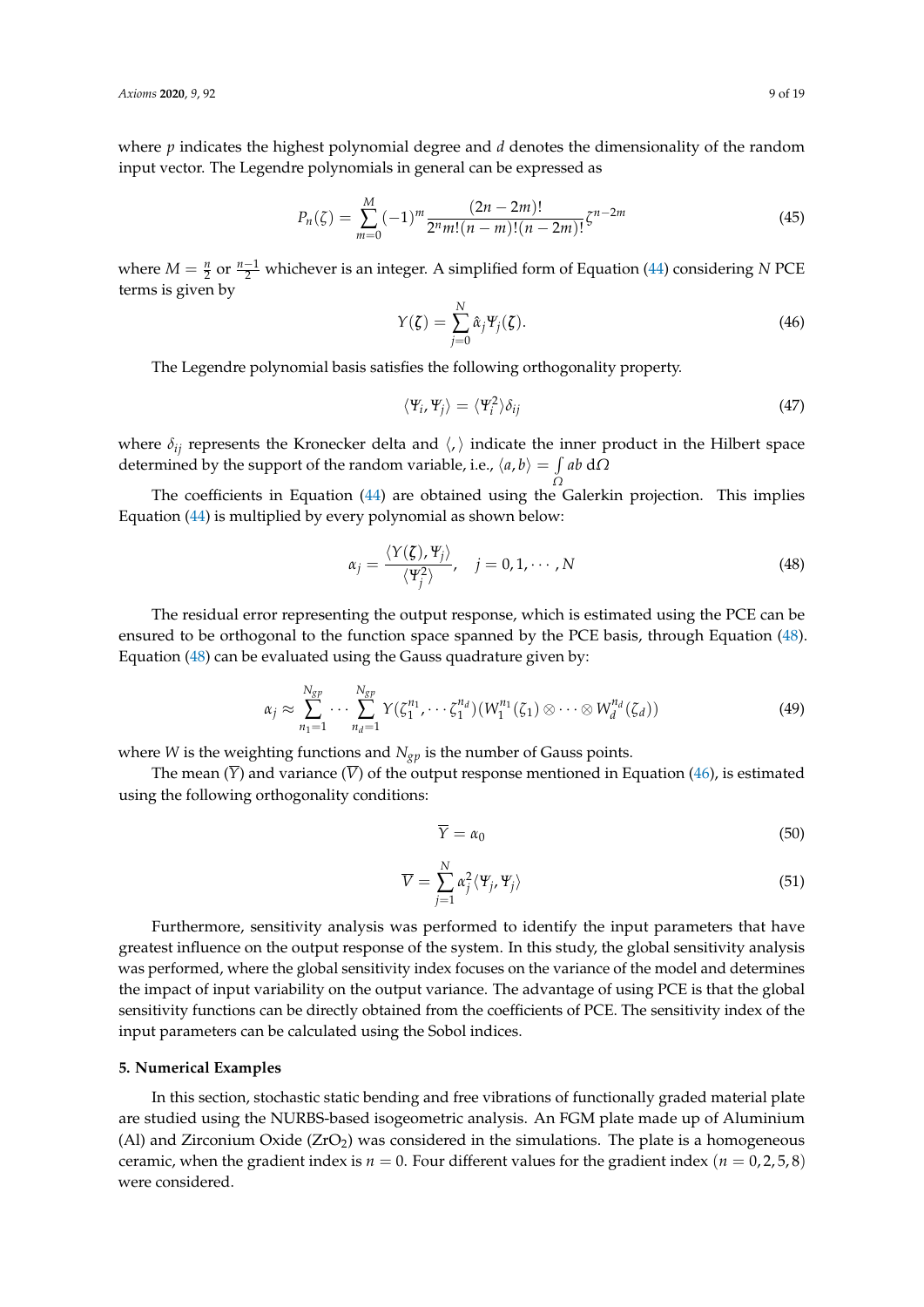The mean values of the Young's modulus and density of the constituent phase are given in Table 2. Poisson's ratio, *ν* is assumed to be deterministic and taken as 0.3 for both metallic and ceramic phases, whilst, the Young's modulus and the density of the plate material are considered to be random with a uniform distribution of the coefficient of variation (CoV) as 20% for both metallic and ceramic phases. Since a uniform distribution is considered, the orthogonal polynomial of the Askey–Wiener scheme becomes the Legendre polynomial. Unless specified, quadratic NURBS were employed in this study, considering only simply supported boundary conditions mentioned below:

$$
u_0 = w_0 = \theta_x = 0, \text{ on } y = 0, b
$$
  

$$
v_0 = w_0 = \theta_y = 0, \text{ on } x = 0, a
$$

|                  | Random Input Variable | Symbol         | Mean Value             | CoV |
|------------------|-----------------------|----------------|------------------------|-----|
| ZrO <sub>2</sub> | Young's modulus       | E <sub>c</sub> | 151 GPa                | 0.2 |
|                  | Density               | $\rho_c$       | 3000 kg/m <sup>3</sup> | 0.2 |
| Al               | Young's modulus       | $E_m$          | 70 GPa                 | 0.2 |
|                  | Density               | $\rho_m$       | $2770 \text{ kg/m}^3$  | 0.2 |

**Table 2.** The mean value and coefficient of variation (CoV) of random input parameters.

# *5.1. Validation*

Before proceeding with the stochastic analysis, results from the deterministic analysis were validated using the results from the literature. The plate was modelled with 4, 8, 16, and 24 control points per side for static bending and 8, 16, and 24 control points for free vibration analysis, respectively. Tables 3 and 4 summarize the convergence of the normalised central deflection and the first normalised fundamental frequency with increasing number of control points and for different gradient indexes. In case of the static bending, the plate is subjected to a uniformly distributed load,  $p = 100 \text{ N/m}^2$  on the top surface of the plate. Results from the present analysis were compared with the edge-based smoothed discrete shear gap method (ES-DSG3) [30], a continuum mechanics based four-node mixed interpolation of tensorial components(MITC4) [30], higher order shear deformation plate theory (HSDT) [31], and *kp*−Ritz [32,33] methods, where a very good agreement is observed. The analysis was carried out using quadratic NURBS with 16 control points.

**Table 3.** Normalized centre deflection  $\left(100w\frac{E_c h^3}{12(1-\epsilon)^2}\right)$  $12(1-\nu^2)pa^4$ for a simply supported  $\text{Al}/\text{ZrO}_2$ -1 functionally graded materials (FGM) square plate with *a*/*h* = 5, subjected to a uniformly distributed load *p*.

| Method              | Number of             | Gradient Index, n |          |          |                |  |
|---------------------|-----------------------|-------------------|----------|----------|----------------|--|
|                     | <b>Control Points</b> | $\boldsymbol{0}$  | 0.5      | 1        | $\overline{2}$ |  |
|                     | 4                     | 0.162098          | 0.218914 | 0.256018 | 0.293806       |  |
|                     | 8                     | 0.171617          | 0.232392 | 0.271879 | 0.311459       |  |
| Ouadratic           | 16                    | 0.171649          | 0.232439 | 0.271935 | 0.311520       |  |
|                     | 24                    | 0.171651          | 0.232441 | 0.271938 | 0.311523       |  |
| <b>ES-DSG3</b> [30] |                       | 0.1700            | 0.2296   | 0.2680   | 0.3066         |  |
| <b>MITC4</b> [30]   |                       | 0.1715            | 0.2317   | 0.2704   | 0.3093         |  |
| $kp - Ritz$ [32]    |                       | 0.1722            | 0.2403   | 0.2811   | 0.3221         |  |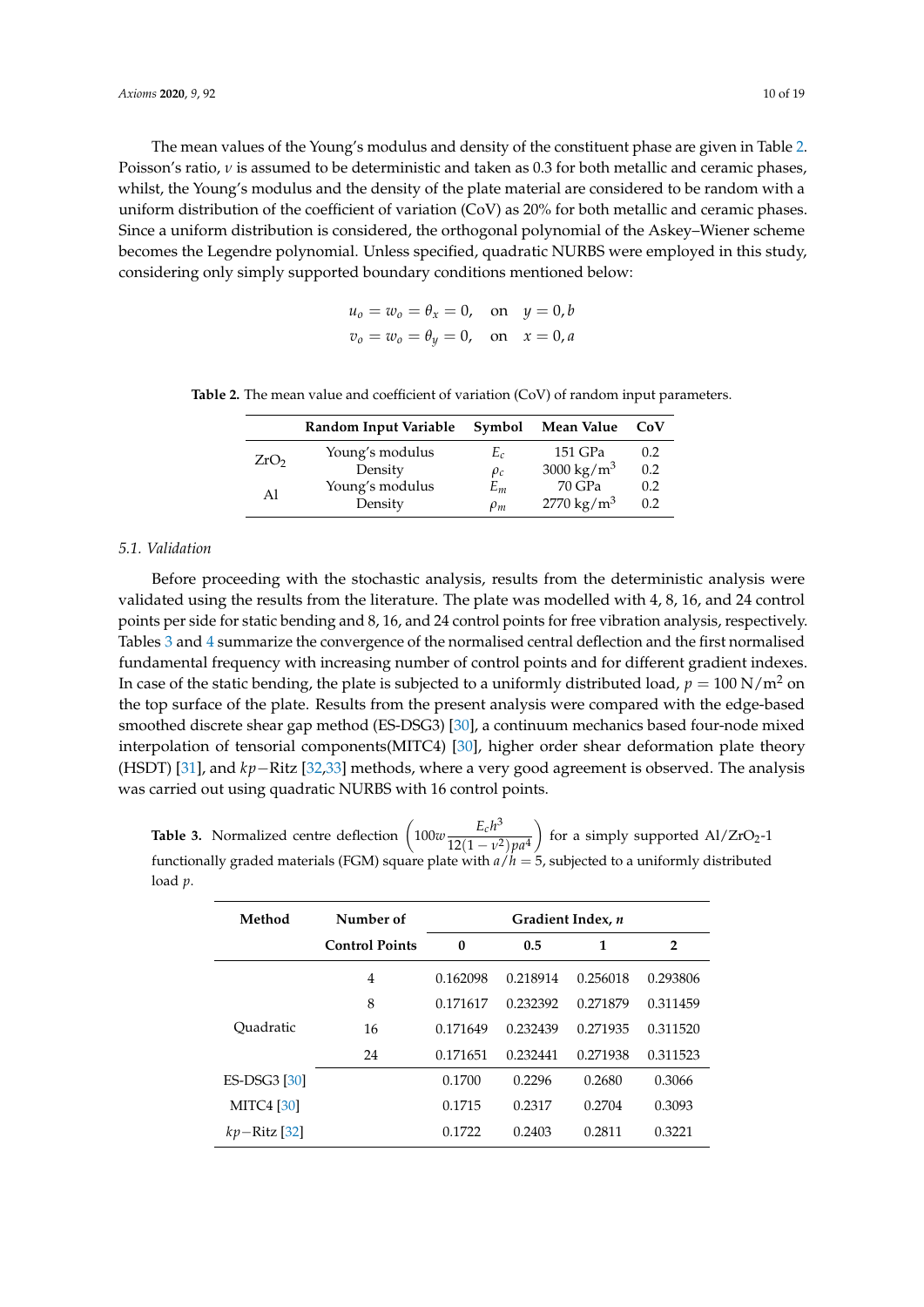| Method                    | <b>Control Points</b> | Gradient Index, n |         |         |         |         |
|---------------------------|-----------------------|-------------------|---------|---------|---------|---------|
|                           |                       | 0                 | 0.5     | 1       | 4       | 10      |
|                           | 8                     | 0.21128           | 0.18051 | 0.16309 | 0.13962 | 0.13231 |
| IGA-Quadratic             | 16                    | 0.21121           | 0.18045 | 0.16303 | 0.13957 | 0.13227 |
|                           | 24                    | 0.21121           | 0.18044 | 0.16303 | 0.13957 | 0.13227 |
| MITC4 $(16\times16)$ [34] |                       | 0.21182           | 0.18082 | 0.16323 | 0.13968 | 0.13251 |
| HSDT[31]                  |                       | 0.21210           | 0.18190 | 0.16400 | 0.13830 | 0.13060 |
| $kp-Ritz [33]$            |                       | 0.20550           | 0.17570 | 0.15870 | 0.13560 | 0.12840 |

**Table 4.** Normalized first fundamental frequency parameter  $\left(\omega h \sqrt{\frac{\rho_c}{E_c}}\right)$  for a Al/Al<sub>2</sub>O<sub>3</sub> FGM square plate with  $a/h = 5$  and simply supported along all the edges.

**Remark 1.** *The following normalization factors for the central deflection and fundamental frequency are employed, unless mentioned otherwise:*

#### **Static bending***:*

$$
\overline{w} = 100w \frac{E_0 h^3}{12(1 - v^2)pa^4}
$$

**Free vibration***:*

$$
\overline{\omega} = \omega h \sqrt{\frac{\rho_o}{E_o}}
$$

where  $E_0 = 1 \text{ GPa}$ ,  $\rho_0 = 1000 \text{ kg/m}^3$  and  $\nu = 0.3$ .

#### *5.2. Static Bending*

The accuracy of the polynomial chaos expansion applied in a non-intrusive manner is illustrated by considering two cases:

- Case A: *E<sup>c</sup>* is random,
- Case B: *E<sup>c</sup>* and *E<sup>m</sup>* is random.

The Young's modulus is considered as the random parameter for static bending, and the normalised central deflection of the plate is obtained for gradient indices  $n = 0.5$ . The probability density function of the normalised central deflection is shown in Figure 3, by considering the PCE of orders one and two and the Monte Carlo simulations. From Figure 3, the results are found to be in good agreement even with the crude Monte Carlo simulations. To perform the MCS, a total of 10,000 iterations are performed. However, for the PCE analysis, 4 and 16 samplings were considered for random variables one and two, respectively, which are significantly less when compared to MCS. The mean and standard deviation of the normalised central deflection are tabulated in Table 5. It is observed that the results obtained from PCE order one are comparable with MCS. This clearly shows the benefits of the non-intrusive PCE analysis over MCS, with only a few evaluations required in case of the latter. Due to the increase in metallic constituent in the plate, the mean central deflection values of the plate found to increase with the increase in the gradient index. The sensitivity analysis can investigate the influence of the metallic fraction on the plate. For this purpose, gradient indices  $n = 2.5.8$  were considered. The estimated Sobol' indices are plotted in Figure 4, where the Young's modulus of the metal was found influence significantly, when compared to the ceramic irrespective of the gradient index.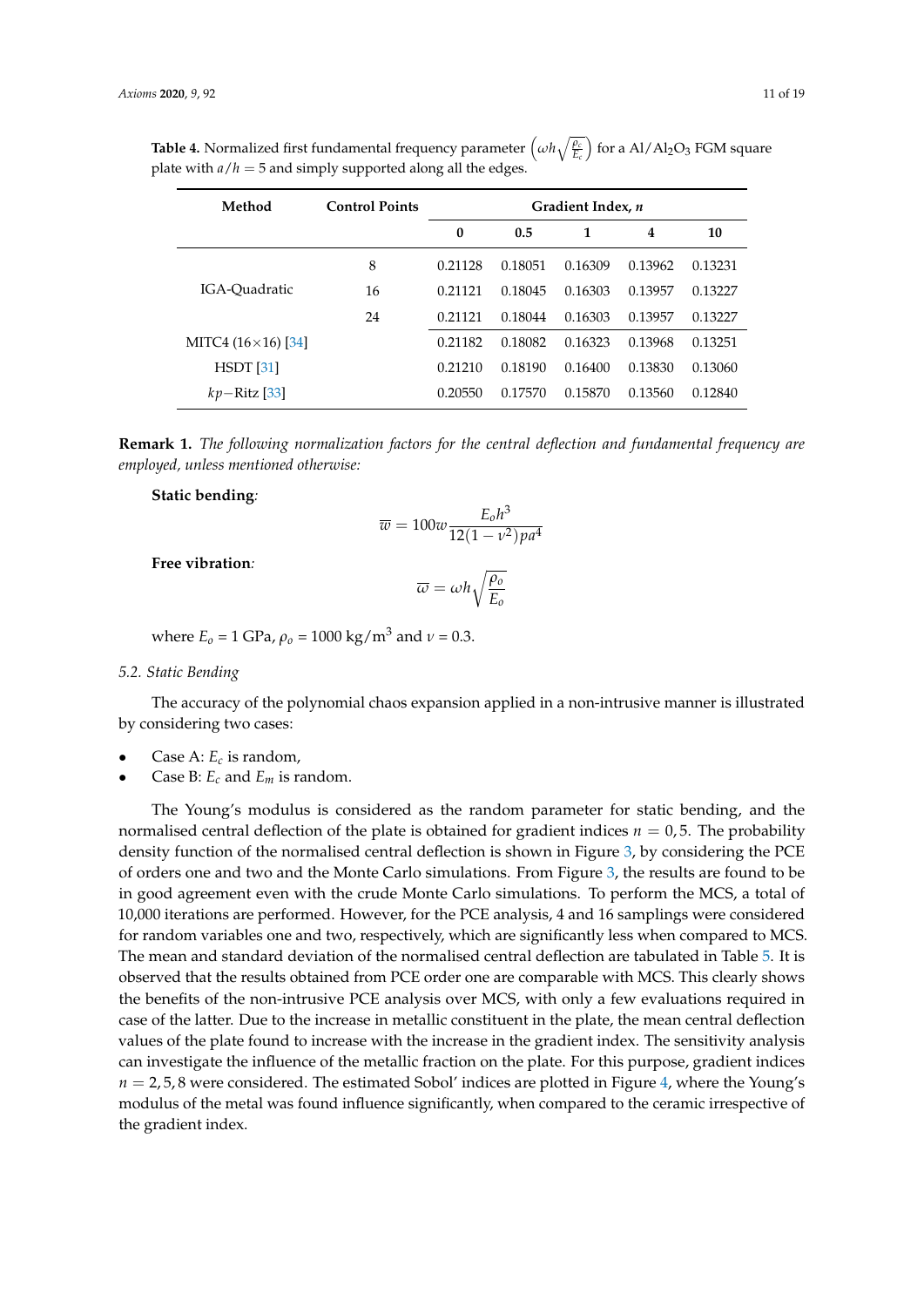

Figure 3. Variation of the probability density function as a function of normalized central deflection; assuming the Young's modulus of ceramic as random and (**a**)  $n = 0$ , (**b**)  $n = 5$  and (**c**) the Young's modulus of both metal and ceramic as random with  $n = 5$ .

| Central                              |          | Gradient Random | Mean       |                                                                                                           | <b>Standard Deviation</b> |            |  |
|--------------------------------------|----------|-----------------|------------|-----------------------------------------------------------------------------------------------------------|---------------------------|------------|--|
| Deflection Index, <i>n</i> Variables |          |                 | <b>MCS</b> | <b>PCE</b>                                                                                                | <b>MCS</b>                | <b>PCE</b> |  |
|                                      | $\theta$ | $E_c$           |            | $32.94 \times 10^{-4}$ $32.57 \times 10^{-4}$ $38.71 \times 10^{-5}$ $38.83 \times 10^{-5}$               |                           |            |  |
| w                                    | 5        | $E_c$           |            | $55.52 \times 10^{-4}$ $55.40 \times 10^{-4}$ $22.18 \times 10^{-5}$ $22.27 \times 10^{-5}$               |                           |            |  |
|                                      |          |                 |            | $E_c$ , $E_m$ $55.89 \times 10^{-4}$ $55.45 \times 10^{-4}$ $48.52 \times 10^{-5}$ $48.28 \times 10^{-5}$ |                           |            |  |

**Table 5.** Comparison of the mean and the standard deviation of the normalised central deflection for different cases between the Monte Carlo simulation (MCS) and the polynomial chaos expansion (PCE), considering PCE of order 1.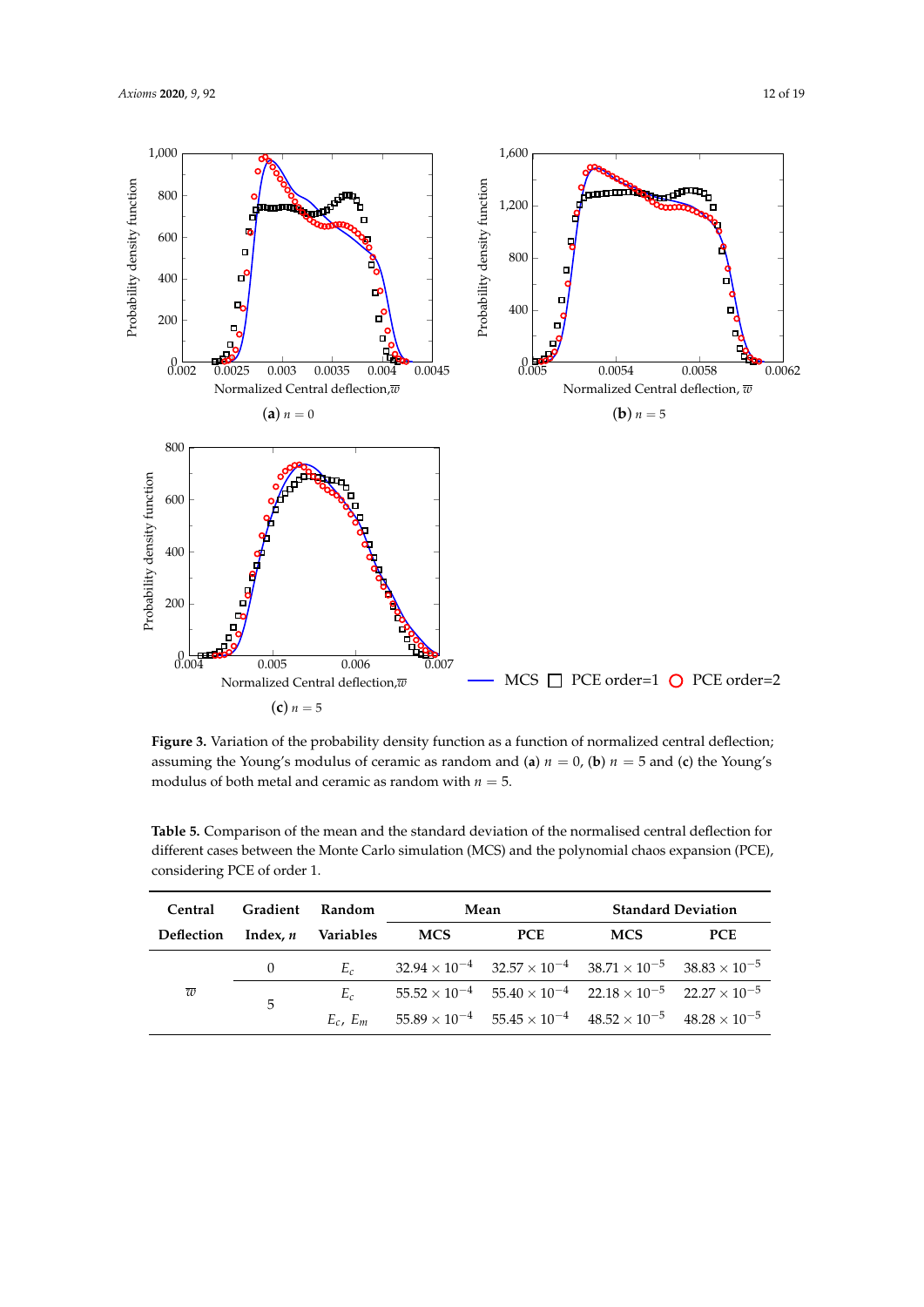

**Figure 4.** Sensitivity study using the first order Sobol' Indices for *n* = 5 where the Young's modulus of the both the ceramic and plate are the input random variables.

#### *5.3. Free Vibration Analysis*

The influence of randomness in material properties on the first two fundamental frequencies was studied. The randomness in the Young's modulus and density, for two different gradient indices,  $n = 0$ , 5 were studied, considering the following cases:

- Case A: *E<sup>c</sup>* is random.
- Case B:  $E_c$  and  $\rho_c$  is random.
- Case C: *E<sup>c</sup>* and *E<sup>m</sup>* is random.
- Case D:  $E_c$ ,  $E_m$  and  $\rho_c$ ,  $\rho_m$  is random.

Figures 5–8 show the probability density function for the first two normalised fundamental frequencies for two different gradient indices, *n* = 0 and 5 for Cases A–D. Results from the present method with PCE orders 1 and 2 are compared with the results from Monte Carlo Simulations runs of 10,000, where a close agreement is achieved. The mean frequency is observed to decrease with increasing gradient index, which is attributed to the increased metallic fraction.



**Figure 5.** Case A: Variation of the probability density function as a function of normalized frequency, for the first two normalised frequencies; considering gradient index,  $n = 0$ , 5 and the Young's modulus of the ceramic as random.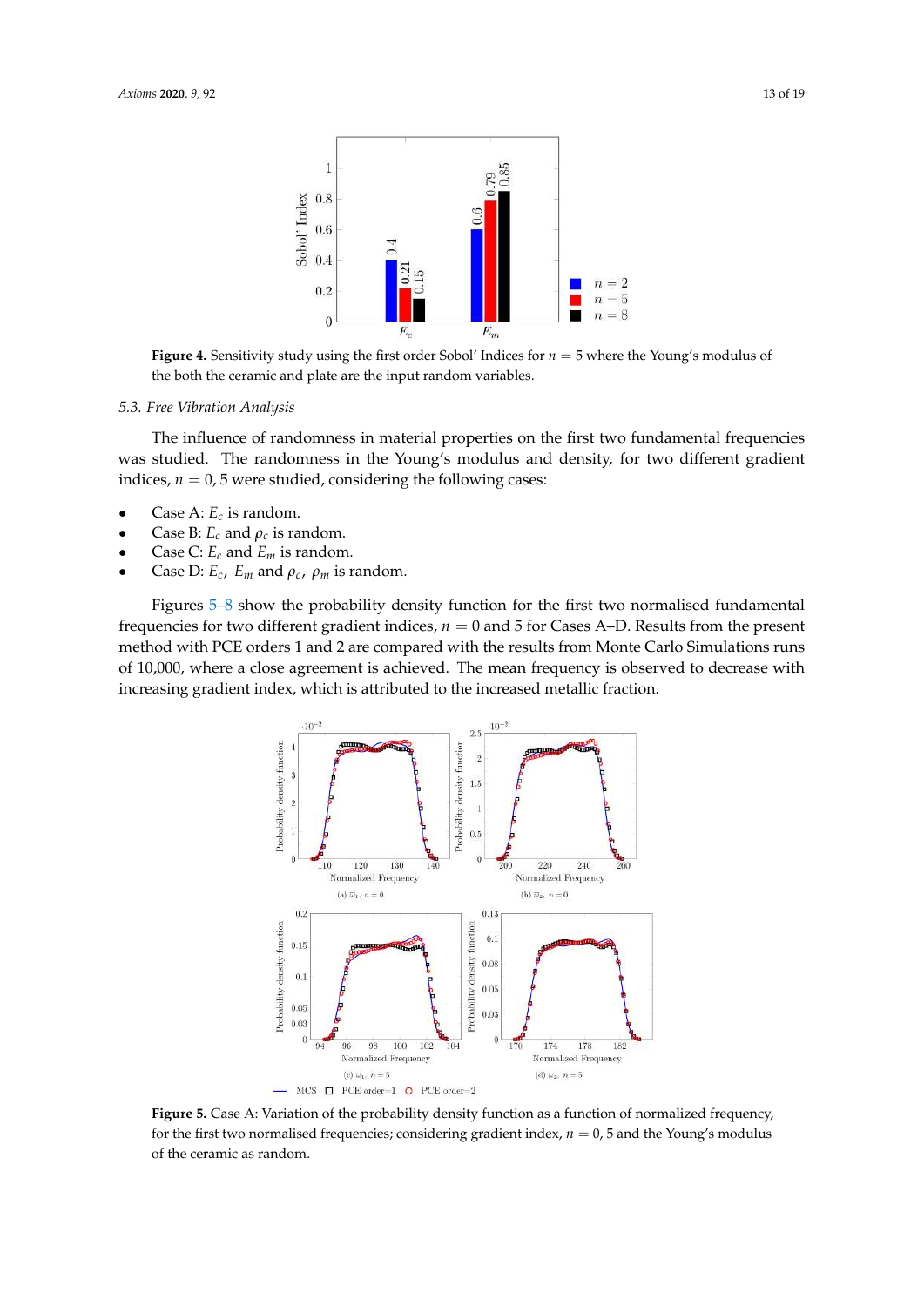

**Figure 6.** Case B: Variation of the probability density function as a function of normalized frequency, for the first two normalised frequencies; considering gradient index,  $n = 0$ , 5 and the Young's modulus and density of the ceramic as random.



Figure 7. Case C: Variation of the probability density function as a function of normalized frequency, for the first two normalised frequencies; considering gradient index,  $n = 5$  and the Young's modulus of both metal and ceramic as random.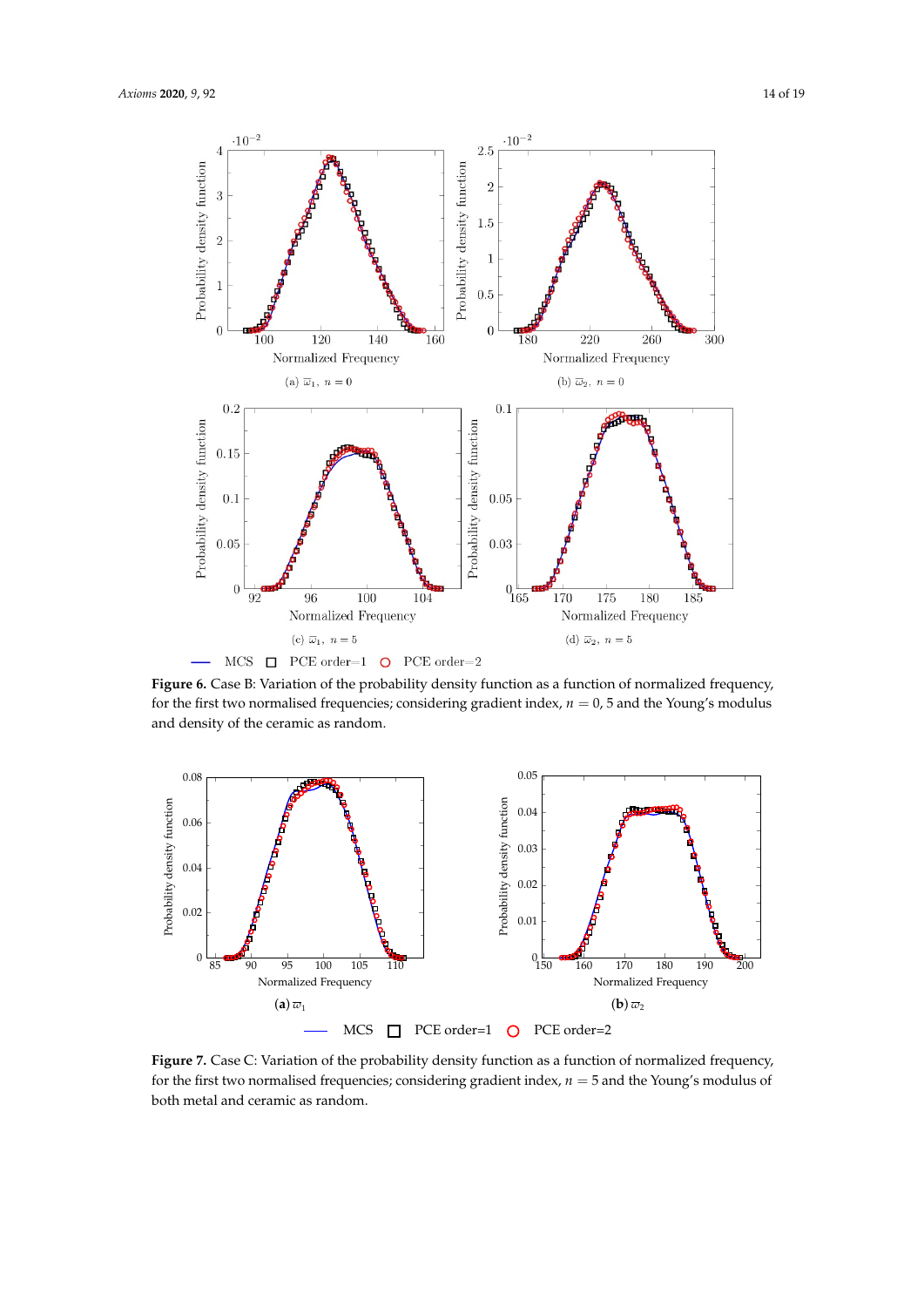

**Figure 8.** Case D: Variation of the probability density function as a function of normalized frequency, for the first two normalised frequencies; considering gradient index,  $n = 5$  and the Young's modulus and density of both metal and ceramic as random.

When the number of random variables is four, the total number of evaluations performed using the PCE with Order 2 is 64, which is small when compared to 10,000 Monte Carlo simulations. The MCS took ≈45,062 s, whilst the PCE of order 2 took only around 189 s, which is much lower as compared to the former. In spite of this, it is observed from Figures 5–8, that the proposed framework yields more accurate results. The mean and standard deviation of the first natural frequencies obtained from MCS and the PCE of order equal 1, are tabulated in Table 6. where the results from the PCE agrees well with the results from MCS.

| Frequency             | Gradient   | Random                              |            | Mean       |            | <b>Standard Deviation</b> |  |
|-----------------------|------------|-------------------------------------|------------|------------|------------|---------------------------|--|
|                       | Index, $n$ | <b>Variables</b>                    | <b>MCS</b> | <b>PCE</b> | <b>MCS</b> | <b>PCE</b>                |  |
|                       | $\theta$   | $E_c$                               | 123.72     | 123.97     | 7.20       | 7.19                      |  |
|                       |            | $E_c$ , $\rho_c$                    | 124.42     | 124.02     | 1.95       | 1.95                      |  |
| $\overline{\omega}_1$ | 5          | $E_c$                               | 99.03      | 99.02      | 2.22       | 2.20                      |  |
|                       |            | $E_c, \, \rho_c$                    | 99.03      | 99.02      | 2.22       | 2.20                      |  |
|                       |            | $E_c$ , $E_m$                       | 98.80      | 99.03      | 4.28       | 4.24                      |  |
|                       |            | $E_c$ , $E_m$ , $\rho_c$ , $\rho_m$ | 99.27      | 99.05      | 6.53       | 6.44                      |  |
| $\overline{\omega}$   | $\theta$   | $E_c$                               | 227.89     | 228.59     | 13.27      | 13.34                     |  |
|                       |            | $E_c$ , $\rho_c$                    | 229.17     | 228.39     | 18.93      | 18.80                     |  |
|                       | 5          | $E_c$                               | 177.15     | 177.14     | 3.05       | 3.02                      |  |
|                       |            | $E_c$ , $\rho_c$                    | 177.16     | 177.14     | 3.56       | 3.53                      |  |
|                       |            | $E_c$ , $E_m$                       | 176.85     | 177.25     | 7.85       | 7.86                      |  |
|                       |            | $E_c$ , $E_m$ , $\rho_c$ , $\rho_m$ | 177.69     | 177.04     | 11.84      | 11.80                     |  |

**Table 6.** Comparison of the mean and the standard deviation of the first two normalised natural frequencies for different cases between the MCS and the PCE. Here PCE order 1 is considered.

For each of the cases considered, the Sobol' index is shown in Figure 9. For a homogeneous plate, i.e.,  $n = 0$ , both the effective Young's modulus and the density of the material have equal influence on the natural frequency of the plate.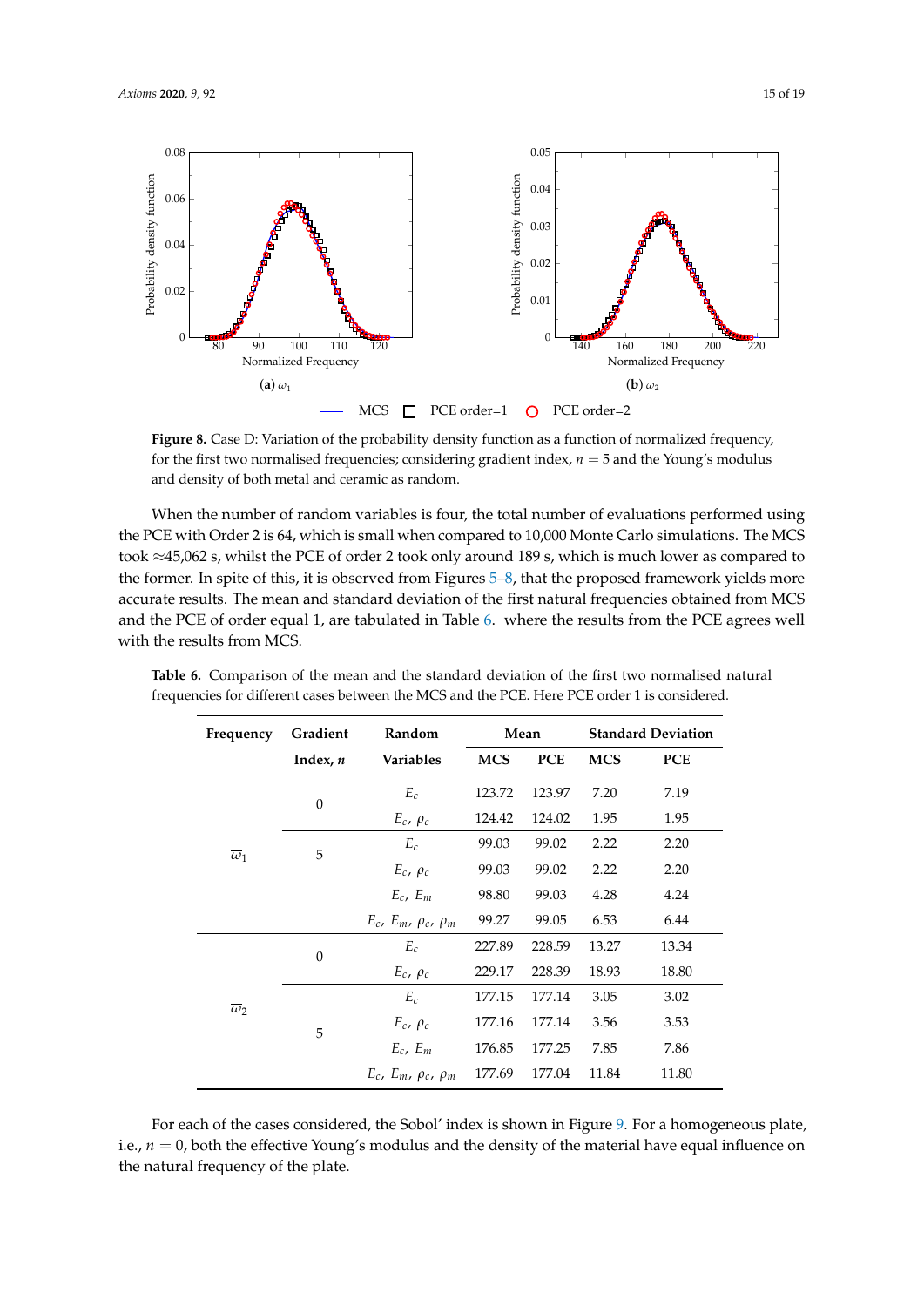

**Figure 9.** Sensitivity study of the random parameters using the first order Sobol' index for the first fundamental frequency of the functionally graded material plate.

However, when  $n > 0$ , the effective Young's modulus has a significant impact. When both metallic and ceramic Young's modulus are considered to be random, the randomness in Young's modulus of the metallic phase is noticed to have more influence on the normalised fundamental frequency. When all the material properties, Young's modulus, and density of both the constituents are taken as random, density of the metallic phase has a significant influence on the output variable. These observations can be attributed to the increase in the metallic phase of the plate with an increasing gradient index. The influence of CoV of the metallic phase on the mean and standard deviation of the fundamental frequency is shown in Figure 10, where the influence of the gradient index is also depicted. It is inferred that the mean value of the fundamental frequency is found to be constant, and the standard deviation increases with increasing CoV.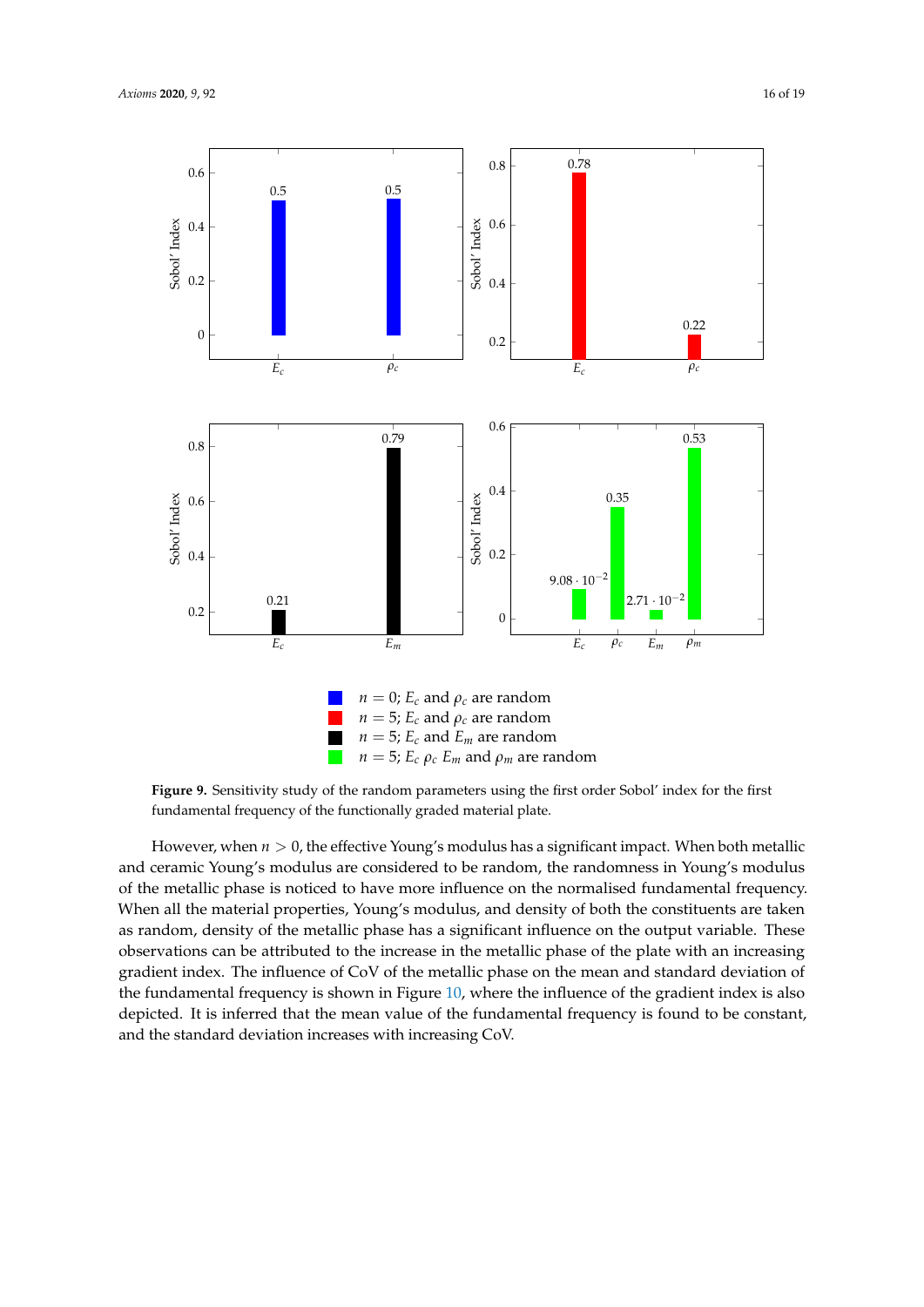

**Figure 10. (a)** Mean and (**b**) standard deviation of the first natural frequency  $\omega_1$ , for the variation of CoV of the metal, considering the gradient index *n* = 2 and 5.

#### **6. Conclusions**

In this study, the influence of randomness in the material properties of constituent materials on the static bending and free vibrations of FGM plates is studied using a non-intrusive approach. The stochastic response and its moments are obtained using the non-intrusive technique, with the help of PCE up to two orders. Results from the present analysis are compared with with 10,000 MCS realizations. A global sensitivity analysis is performed to determine the influence of the input randomness on the output variance, by computing the Sobol' indices, which are determined directly from the PCE's coefficients without any additional sampling. From the numerical analysis, it is inferred that the results estimated using the developed methodology, based on the polynomial chaos expansion of the output variables are found to be in close agreement with the results from Monte Carlo simulations. Therefore, the developed framework can thus be used for studying the influence of other parameters without having to carry out the computationally intensive Monte Carlo simulations. The salient features of the proposed framework are:

- It can handle a wider range of CoV, unlike the perturbation based methods.
- Does not require to modify the existing code like the intrusive based approaches.

**Author Contributions:** Data curation, S.M.D.; Formal analysis, S.M.D.; Investigation, S.M.D.; Methodology, T.M.V.; Project administration, S.M.D.; Software, T.M.V.; Supervision, P.R.B. and S.N.; Validation, S.M.D.; Visualization, S.N.; Writing—original draft, S.M.D. and T.M.V.; Writing—review and editing, T.M.V., P.R.B. and S.N.

**Funding:** This research received no external funding.

**Conflicts of Interest:** The authors declare no conflict of interest.

# **References**

- 1. Balaganesan, G.; Khan, V.C. Energy absorption of repaired composite laminates subjected to impact loading. *Compos. Part B Eng.* **2016**, *98*, 39–48. [CrossRef]
- 2. Budarapu, P.; Kumar, S.; Prusty, B.G.; Paggi, M. Stress transfer through the interphase in curved-fiber pullout tests of nanocomposites. *Compos. Part B Eng.* **2019**, *165*, 417–434. [CrossRef]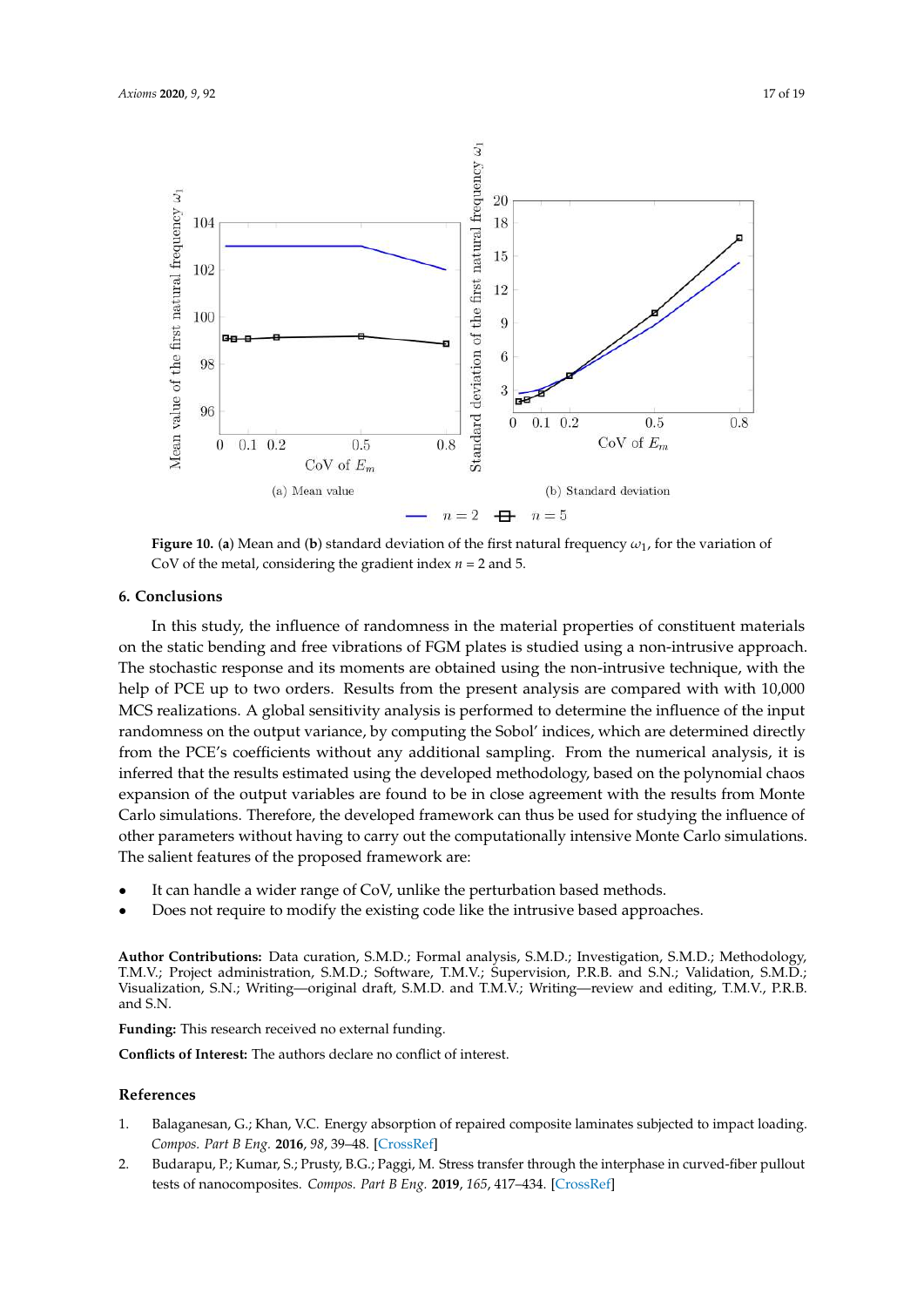- 3. Budarapu, P.; Thakur, S.; Kumar, S.; Paggi, M. Micromechanics of engineered interphases in nacre-like composite structures. *Mech. Adv. Mater. Struct.* **2020**, 1–16. [CrossRef]
- 4. Jagtap, K.; Lal, A.; Singh, B. Stochastic nonlinear free vibration analysis of elastically supported functionally graded materials plate with system randomness in thermal environment. *Compos. Struct.* **2011**, *93*, 3185–3199. [CrossRef]
- 5. Kitipornchai, S.; Yang, J.; Liew, K. Random vibration of the functionally graded laminates in thermal environments. *Comput. Methods Appl. Mech. Eng.* **2006**, *195*, 1075–1095. [CrossRef]
- 6. Liu, W.K.; Belytschko, T.; Mani, A. Random field finite elements. *Int. J. Num. Methods Eng.* **1986**, *23*, 1831–1845. [CrossRef]
- 7. Takada, T. Weighted integral method in stochastic finite element analysis. *Probab. Eng. Mech.* **1990**, *5*, 146–156. [CrossRef]
- 8. Ghanem, R.G.; Spanos, P.D. Spectral Stochastic Finite Element Formulation for Reliability Analysis. *J. Eng. Mech.* **1991**, *117*, 2351–2372. [CrossRef]
- 9. Kleiber, M.; Hien, T.D. *The Stochastic Finite Element Method: Basic Perturbation Technique and Computer Implementation*; Applied Stochastic Models and Data Analysis; Wiley: Chichester, UK, 1992; p. 297.
- 10. Sudret, B.; Kiureghian, A.D. *Stochastic Finite Element Methods and Reliability: A State-of-the-Art Report*; Report No. UCB/SEMM-2000/08, Department of Civil and Environmental Engineering, University of California: Berkeley, CA, USA, 2000.
- 11. Chiba, R.; Sugano, Y. Stochastic analysis of a thermoelastic problem in functionally graded plates with uncertain material properties. *Arch. Appl. Mech.* **2007**, *78*, 749. [CrossRef]
- 12. Shaker, A.; Abdelrahman, W.; Tawfik, M.; Sadek, E. Stochastic Finite element analysis of the free vibration of functionally graded material plates. *Comput. Mech.* **2008**, *41*, 707–714. [CrossRef]
- 13. Li, K.; Wu, D.; Gao, W. Spectral stochastic isogeometric analysis for static response of FGM plate with material uncertainty. *Thin-Walled Struct.* **2018**, *132*, 504–521. [CrossRef]
- 14. Kumar, R.; Mukhopadhyay, T.; Pandey, K.; Dey, S. Stochastic buckling analysis of sandwich plates: The importance of higher order modes. *Int. J. Mech. Sci.* **2019**, *152*, 630–643. [CrossRef]
- 15. Thanh, C.L.; Tran, L.V.; Bui, T.Q.; Nguyen, H.X.; Abdel-Wahab, M. Isogeometric analysis for size-dependent nonlinear thermal stability of porous FG microplates. *Compos. Struct.* **2019**, *221*, 110838. [CrossRef]
- 16. Wu, F.; Gao, Q.; Xu, X.M.; Zhong, W.X. A Modified Computational Scheme for the Stochastic Perturbation Finite Element Method. *Latin Am. J. Solids Struct.* **2015**, *12*, 2480–2505. [CrossRef]
- 17. Kumaraian, M.L.; Rebbagondla, J.; Mathew, T.V.; Natarajan, S. Stochastic vibration analysis of functionally graded material paltes with material randomness using cell based smoothed discrete shear gap method. *Int. J. Struct. Stabil. Dyn.* **2019**, *19*, 1950037-1–1950037-20. [CrossRef]
- 18. Minh, P.P.; Duc, N.D. The effect of cracks on the stability of the functionally graded plates with variable-thickness using HSDT and phase-field theory. *Compos. Part B Eng.* **2019**, *175*, 107086. [CrossRef]
- 19. Sepahvand, K.; Marburg, S.; Hardtke, H.J. Stochastic free vibration of orthotropic plates using generalized polynomial chaos expansion. *J. Sound Vibr.* **2012**, *331*, 167–179. [CrossRef]
- 20. Karsh, P.; Mukhopadhyay, T.; Chakraborty, S.; Naskar, S.; Dey, S. A hybrid stochastic sensitivity analysis for low-frequency vibration and low-velocity impact of functionally graded plates. *Compos. Part B Eng.* **2019**, *176*, 107221. [CrossRef]
- 21. Tran, L.V.; Phung-Van, P.; Lee, J.; Wahab, M.A.; Nguyen-Xuan, H. Isogeometric analysis for nonlinear thermomechanical stability of functionally graded plates. *Compos. Struct.* **2016**, *140*, 655–667. [CrossRef]
- 22. Lieu, Q.X.; Lee, J. Modeling and optimization of functionally graded plates under thermo-mechanical load using isogeometric analysis and adaptive hybrid evolutionary firefly algorithm. *Compos. Struct.* **2017**, *179*, 89–106. [CrossRef]
- 23. Sundararajan, N.; Prakash, T.; Ganapathi, M. Nonlinear free flexural vibrations of functionally graded rectangular and skew plates under thermal environments. *Finite Elem. Anal. Des.* **2005**, *42*, 152–168. [CrossRef]
- 24. Rajasekaran, S.; Murray, D. Incremental finite element matrices. *ASCE J. Struct. Div.* **1973**, *99*, 2423–2438.
- 25. Cottrell, J.A.; Hughes, T.J.; Bazilevs, Y. *Isogeometric Analysis: Toward Integration of CAD and FEA*; John Wiley: Hoboken, NJ, USA, 2009.
- 26. Nguyen, V.P.; Simpson, R.N.; Bordas, S.; Rabczuk, T. An introduction to Isogeometric Analysis with Matlab implementation: FEM and XFEM formulations. *arXiv* **2012**, arXiv:1205.2129.